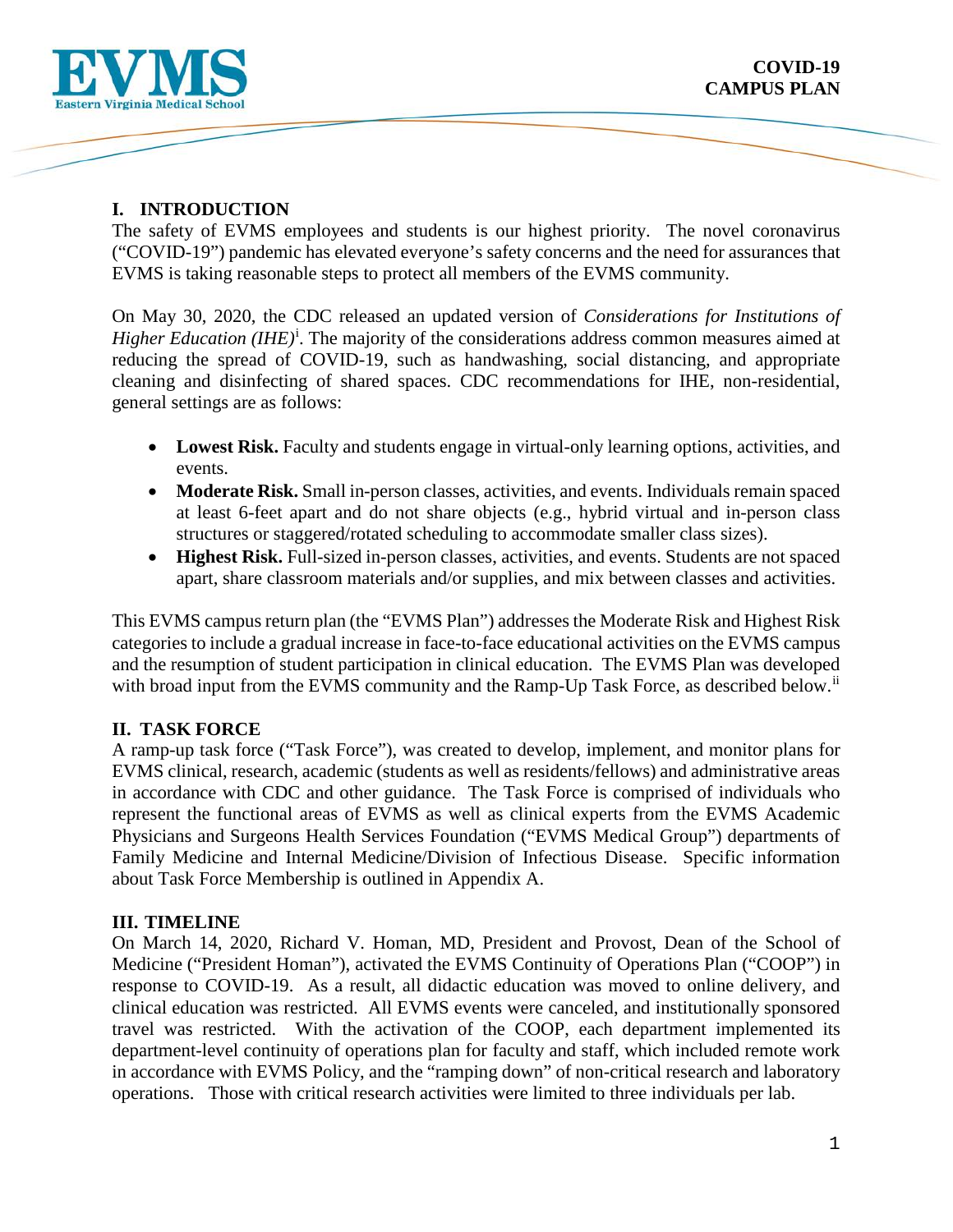

implemented wherever possible. While most patient care continued, elective procedures were canceled, and telehealth was

Based on the subsequent work of the Task Force, EVMS began "ramping up" its activities as follows:

 Stage 1 – Resuming critical research activities and clinical operations on May 15, 2020; Stage 2 – Resuming remaining research activities, clinical rotations in the medical and 15, 2020; health professions education programs, and some on-site administrative operations on June

15, 2020; Stage 3 – Delivering limited on-site instructional activities by August 5, 2020.

 All activities are being ramped-up based on OSHA/CDC guidelines on PPE, social distancing, group size, and sanitation. Remote work will continue as necessary, and all individuals returning are subject to the Compliance Requirements outlined in Section IV below. Throughout this timeline, the Task Force has and will continue to monitor the efficacy and safety of EVMS operations and the evolution of the COVID-19 pandemic.

Prior to ramping up any activity faculty, staff, students and other members of the EVMS community will be required to undergo training on policies and procedures related to selfmonitoring of health, proper utilization of PPE and social distancing, as well as identifying resources available through EVMS Human Resources, Occupational Health, and Student Health.

# **IV. EVMS COVID-19 PROTOCOLS**

# **A. Social Distancing.**

1. Remote work and virtual work meetings will continue to be encouraged until the COOP is deactivated. In-person activities will be subject to approval in accordance with Section V.

 in-person activities. In person activities shall be delivered in accordance with Section V. 2. Classroom-based education will be delivered through a combination of remote and

offices. 3. All individuals on campus should maintain a minimum of six feet distance while on campus, including hallways, break areas, restrooms, classrooms, lecture halls, and shared

4. All EVMS sponsored events (on or off campus) are prohibited until such time as the COOP is deactivated unless social distancing in accordance with CDC or EVMS guidelines can be maintained, and the event plans are approved by the Task Force.

# **B. Masking & Hand Hygiene.**

1. Universal masking is in effect, and masks must be worn in all common areas,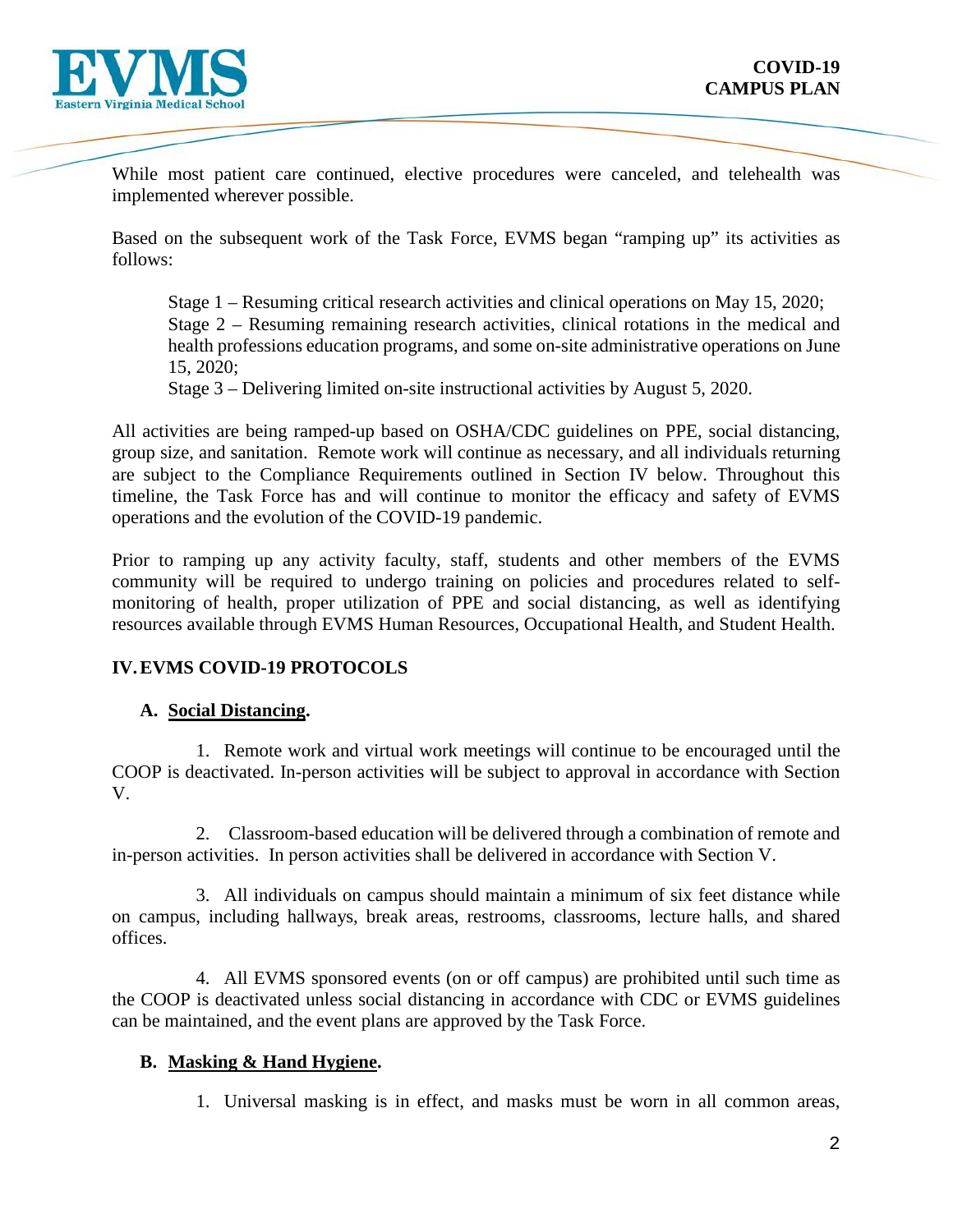

 currently in effect, are attached as Appendix B. including labs, shared offices, hallways, elevators, restrooms, classrooms, lecture halls, and building entryways. The EVMS/EVMS Medical Group Masking and Hand Hygiene Requirements

 students. All units may request masks, cleaning supplies, and hand sanitizer. 2. EVMS has purchased Cupron and fabric face masks for all employees and

3. Personal protective equipment such as respirators, goggles, and gloves shall continue to be worn in applicable clinical and other areas as determined by EVMS Medical Group and EVMS Environmental Health and Safety.

 4. All employees and students will be trained on the requirement to wear a mask and how to put on and take off a mask in accordance with Section VI below.

 and including termination for employees, or indefinite suspension from the EVMS campus for 5. Failure to comply with universal masking will result in disciplinary action up to, non-employees and students.

6. Since masking is only effective when combined with proper donning and doffing techniques that incorporate strict hand hygiene, the protocol for masking includes hand washing/sanitizer requirements.

 **C. Health/Self-Monitoring.** EVMS is not conducting universal testing of individuals for a symptom-based strategy for return to campus activities. All employees, students, collaborators, visitors, and vendors must answer a screening questionnaire before coming to campus, and all COVID-19 infections, antibodies, or antigens or conducting temperature screenings and is utilizing individuals coming to campus must self-monitor for illness daily. Employees or students who experience any symptoms (even if allergies or non-COVID related illnesses may cause them) must report same to EVMS Occupational Health or Student Health, as applicable, for follow up as outlined below.

**D. Testing Strategy**. EVMS is conducting drive through diagnostic testing for EVMS students and employees (and employee family members who are over the age of 18) who have symptoms consistent with COVID-19 or those without symptoms who have known or suspected exposure to a COVID-19 infected person. All testing decisions are made with EVMS Medical Group oversight. Testing criteria is updated as CDC and other guidance is updated.

 surfaces is not fully known, CDC guidance considers cleaning followed by disinfection to be a cleaning protocols for high touch areas as outlined in EVMS Housekeeping Protocols by Mission **E. Sanitation Practices.** While transmission of COVID-19 through touch objects and best practice measure for prevention of COVID-19.<sup>[iii](#page-7-2)</sup> As such, EVMS has added additional – COVID19 attached as Appendix C.

# **F. Communication.**

1. To ensure that the EVMS Community has the most up-to-date COVID-19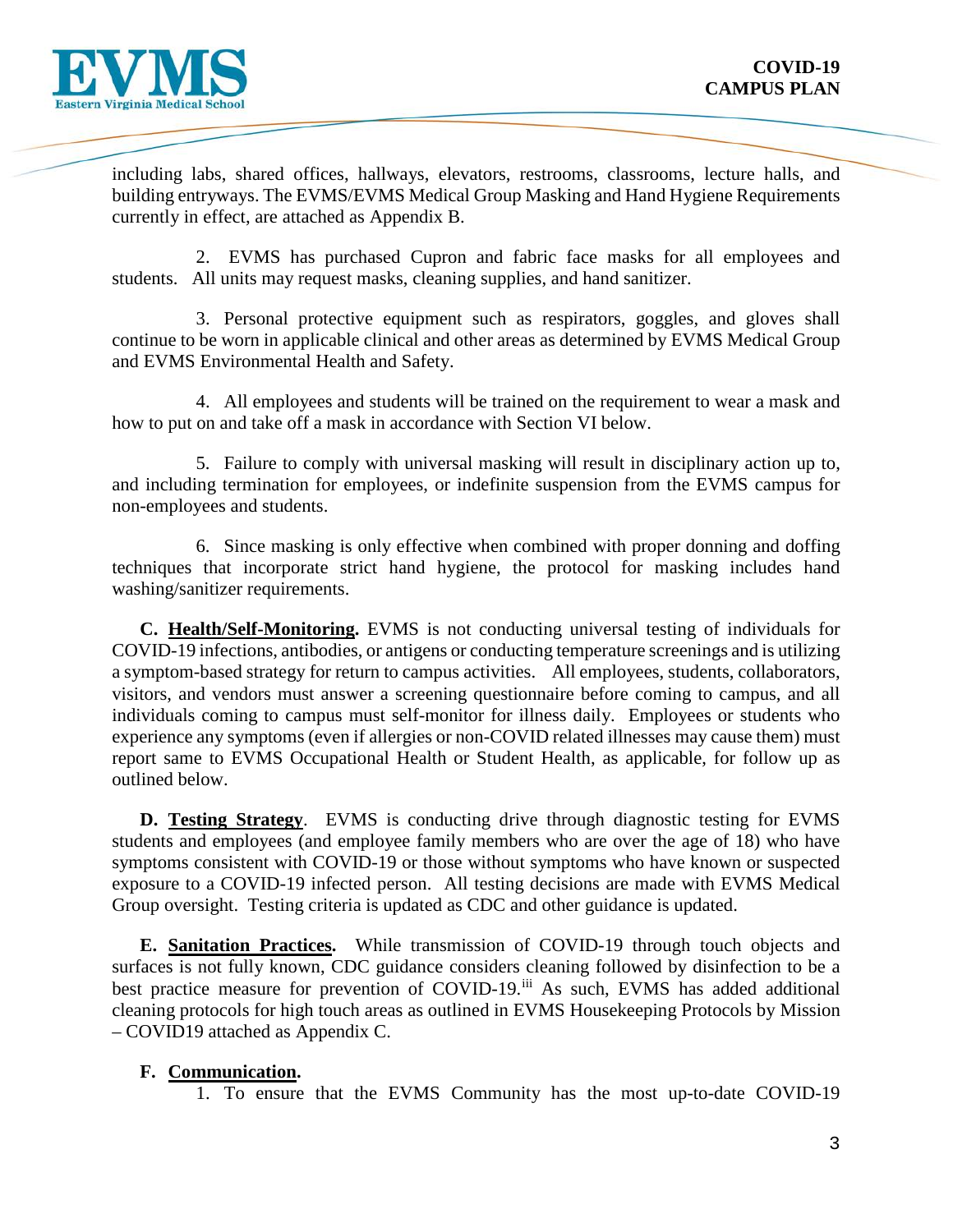

information, notice regarding updates are regularly issued via EVMS Marketing and Communications (MarComm) news blasts, updates on the EVMS COVID-19 website, and EVMS leadership conducts regular virtual Town Hall Meetings.

 2. EVMS, Sentara Healthcare, Children's Hospital of The King's Daughters, and other community partners meet as necessary to share information about COVID-19.

 training sessions outlined in Section VI, and health and wellness resources. 3. EVMS has implemented a detailed [COVID-19 website](https://www.evms.edu/covid-19/) that contains information from Town Hall Meetings, Task Force guidance and advisories, training materials from mandatory

# **V. PROCESS FOR RESUMPTION OF ACTIVITIES**

# **A. Employees**.

 in areas that cannot support social distancing fully. To that end, each area must provide a work 1. All areas with employees returning to campus must ensure that social distancing can be maintained in campus spaces and that remote work or alternating schedules will continue plan that details how and when individuals will return to campus. Such plans are then approved by an appropriate Vice Dean or Vice President, and all individuals approved to return must complete the training as outlined in Section VI.

2. Individuals at high risk of illness may contact EVMS Human Resources to discuss options to mitigate exposure, including the possibility of remote work or use of any applicable and available leave.

# **B. Students.**

 cannot be taught virtually (such as gross anatomy lab activities) shall begin delivering limited on- site activities in accordance with the timeline established by the Task Force and shall stagger schedules and activities whenever feasible. All students returning to campus must complete the 1. *Didactic Education.* Classroom-based education will be delivered through a combination of remote and in-person activities. Courses with in-classroom requirements that training as outlined in Section VI.

 2. *Clinical Education.* Clinical education for future healthcare providers cannot be to-face interaction. The bulk of clinical experience, however, will take place in hospitals or delivered virtually. Some education may be able to take place as a simulated activity through the Sentara Center for Simulation and Immersive Learning, however, such activity still requires facephysician practices. All students returning to clinical activities, including those who may be on rotation to EVMS to complete clinical education requirements to meet their home institution requirements, must complete the training as outlined in Section VI. EVMS students are notified that they are not required to return to clinical activities and have the option to delay returning by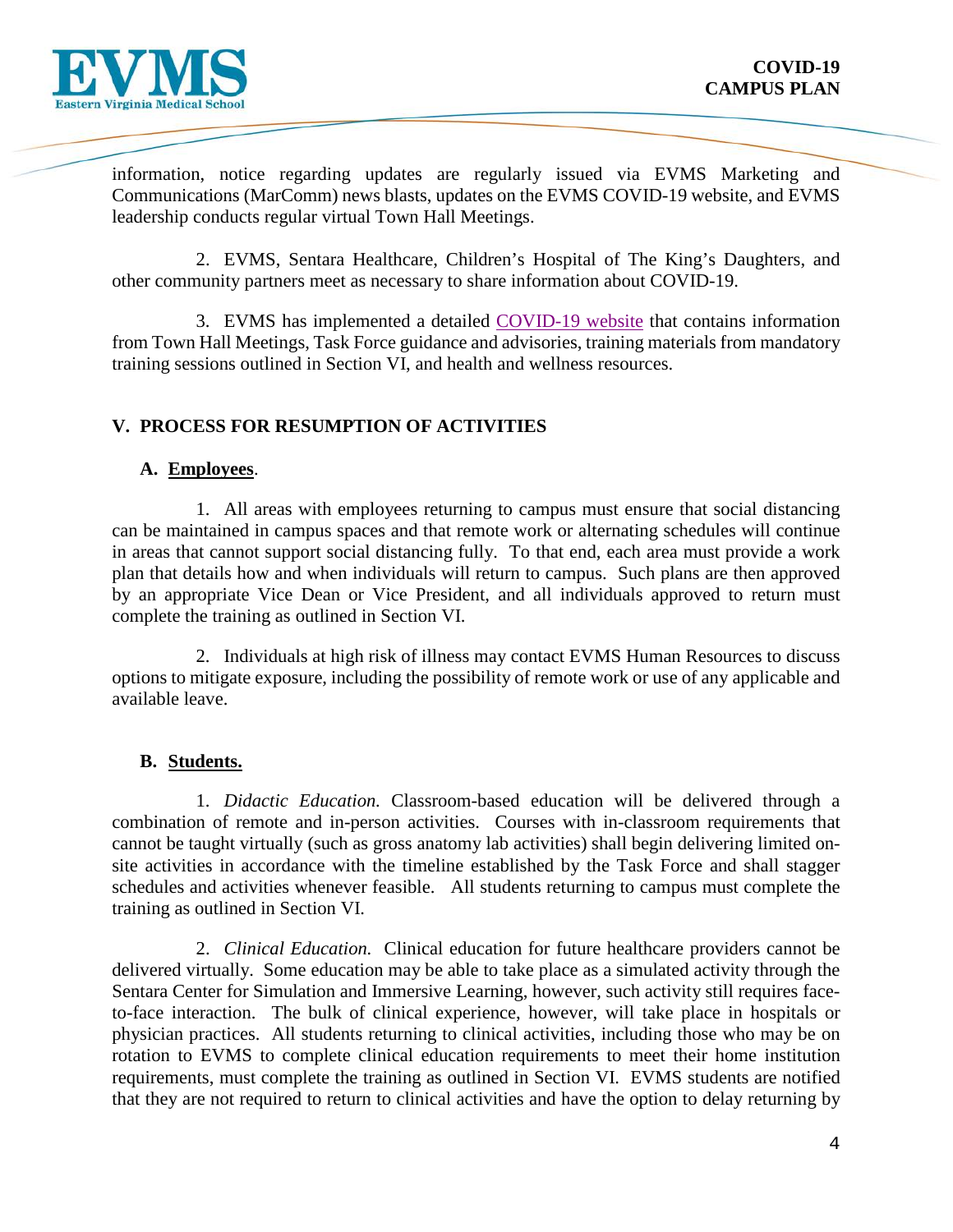

 taking a leave of absence or continuing with electives that do not require clinical contact. They are further advised that any delay or discontinuation will result in a delay in program completion.

 EVMS researchers with research projects) must be approved by the EVMS Office of Research to campus must complete the training as outlined in Section VI. **C. Collaborators***.* All collaborators (individuals who are collaborating with EVMS employed researchers, non-EVMS employed researchers who are affiliated with EVMS, those with contractual agreement for use of EVMS facilities and medical students or other volunteers assisting ensure that social distancing can be maintained on campus. All individuals approved to be on

 employee or student) and who have a legitimate business purpose to be in EVMS facilities and a document that outlines the required protocols including wearing a mask at all times. Visitors with **D. Visitors***.* Visitors are individuals who are not affiliated with EVMS (not an EVMS need to be on campus for no more than five days. This includes applicants for employment or educational programs, vendors performing service or maintenance on EVMS equipment, vendors performing on-site technical services, sponsors conducting site visits, speakers and panelists, and other visitors whose business cannot be conducted remotely. Visitors must be notified of EVMS protocols for social distancing, masking and hand hygiene, and self-monitoring of health in advance of the visit. On the day of arrival, the visitor will meet EVMS personnel at a security checkpoint and complete a Health Certification form. The visitor will also be provided with a symptoms, those who refuse to sign the Health Certification, those who refuse to wear a mask and those who later develop symptoms of illness will not be admitted to campus.

 research programs, interventional non-research programs, general community engagement and coalition building. Community engagement activities will occur remotely when possible. Those distancing, masking and hand hygiene, and self-monitoring as well as any protocols of the conducted virtually must have Institutional Review Board approval to resume activities in-person. **E. Community Engaged Activities***.* Community engaged research and outreach activities are critical to the EVMS mission and vision. These activities include engagement related to activities which must be undertaken in person shall follow the EVMS protocols for social organization or location. Further, all faculty and staff involved in such activities must complete the training as outlined in Section VI. Community-engaged research activities that are being

# **VI. TRAINING**

 **A. Online Training Course***.* Online training for employees, students and collaborators is being conducted through the EVMS Blackboard learning management system ("Blackboard"). Courses in Blackboard are customized for each group and contain the following steps:

1. *Step 1: Screening*. Employees, students and collaborators are required to complete underlying health conditions, and symptoms. Affirmative responses for employees or students are COVID-19 and what, if any, continued risk exists. Since collaborators are not EVMS employees or students, any affirmative response will result in non-admittance to the EVMS campus. a survey that asks about exposure to COVID-19 (self or through another), international travel, evaluated by EVMS Occupational Health and EVMS Student Health to determine relation to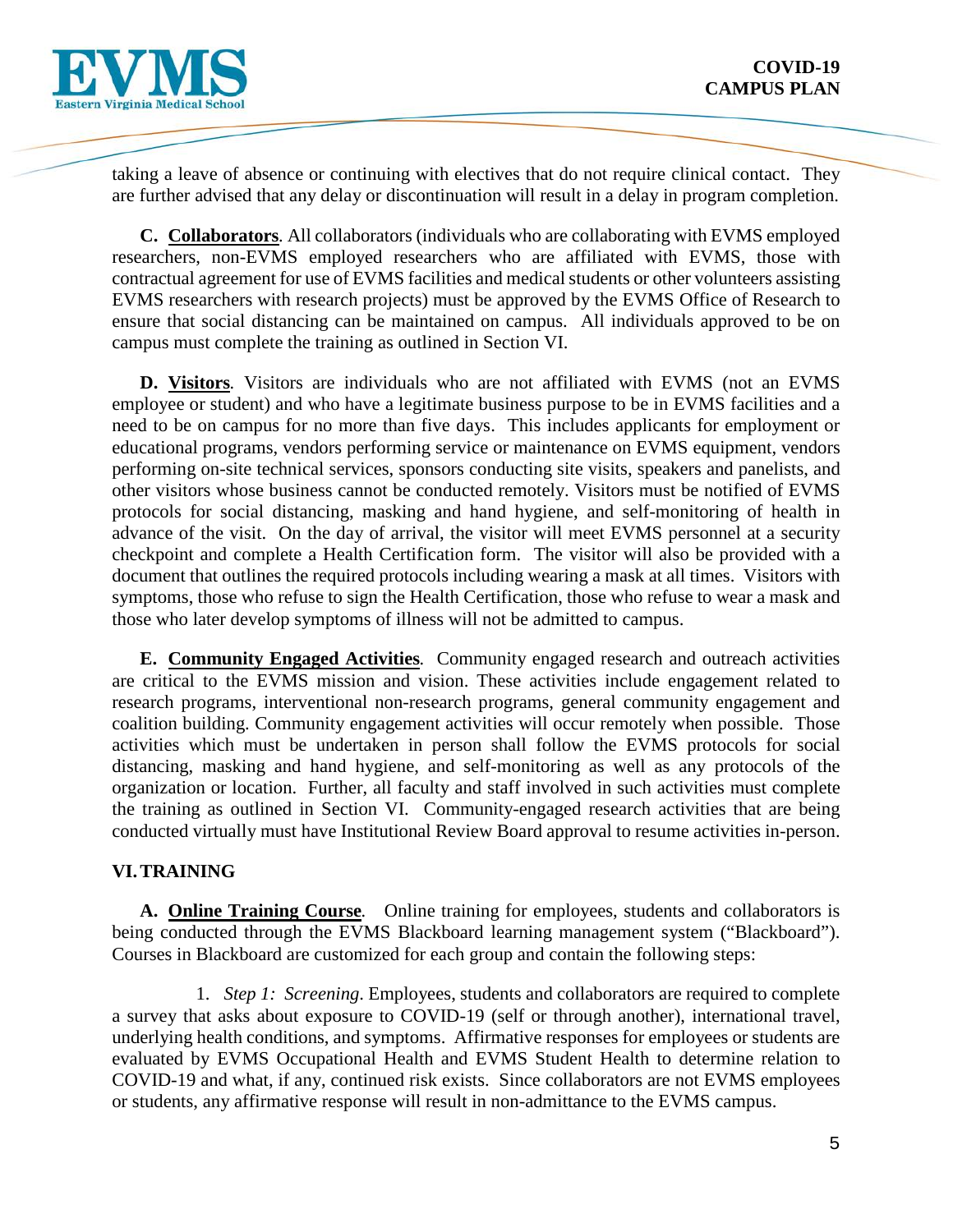

2. *Step 2: Training*. Employees, students and collaborators are required to complete training with evaluation that includes information on the Ramp-Up Plan for that group, requirements for social distancing, universal masking (including the masking policy, the difference between masks and PPE, how to put on and take off a mask, and mask washing), hand hygiene, and self-monitoring. In addition, training includes the WHO guide to preventing and addressing social stigma related to COVID-19.

# 3. *Step 3: Certification*.

a. Employees, students, and collaborators must certify that they have read and understood all training materials provided; that they must notify the appropriate EVMS personnel if they are ill, have symptoms, or if any screening answers (e.g., testing positive for COVID-19) should change; and that they have a duty to notify appropriate EVMS personnel if they become aware of others who are ill or are exhibiting symptoms.

education safety protocols, including those required by the clinical site. b. In addition to the certification above, students involved in clinical activities that cannot be provided remotely or through simulation must also acknowledge the risks of participation in direct patient contact; that such participation is voluntary and the student may opt to delay return to clinical activities or discontinue clinical activities at any time; that any such delay may result in a delay in program completion/graduation; and that they will abide by all clinical

 education safety protocols, including those required by the clinical site. 4. *Step 4: Resume Activities Notice*. Once the screening has been cleared by the appropriate party and compliance with the training and certification is confirmed, the individual receives notice that they may resume on-campus activities in accordance with the schedule established by their supervisor, program or the Office of Research, as applicable.

**B. Other Training or Information**. Information regarding EVMS Protocols for social distancing, universal masking, hand hygiene, and self-monitoring of health, will be provided to all visitors and to organizers/participants of community engaged activities. In addition, information can be found on the EVMS COVID-19 website.

# **VII. SUPPORT ACTIVITIES**

 Opportunity in Collegiality, Understanding, and Sensitivity) sessions to support faculty and staff **A. Wellness Webinars.** The EVMS Wellness committee hosts weekly FOCUS (Finding in coping with stress, uncertainty, and emotional distress.

**B. Employee Assistance Program.** EVMS maintains an Employee Assistance Program (EAP) benefit through OptimaHealth. The EAP offers a COVID-19 Resource Center and provides focused and confidential counseling sessions to employees at no cost.

**C. Student Health Clinic.** Services for the EVMS Student Health Clinic are provided by EVMS Medical Group and are fully operational.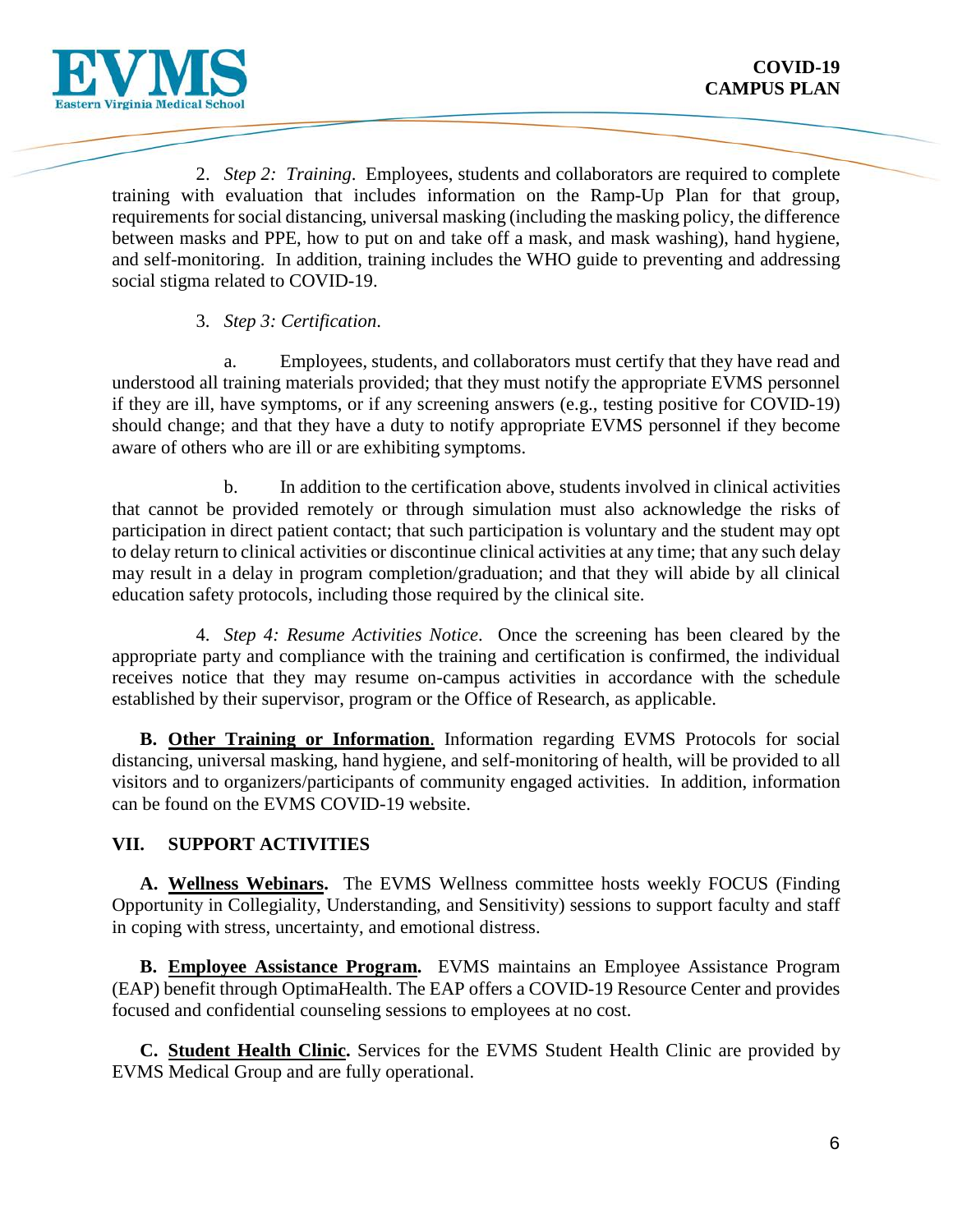



# CAMPUS PLAN CAMPUS PLAN CAMPUS PLAN CAMPUS PLAN CAMPUS PLAN CAMPUS PLAN CAMPUS PLAN CAMPUS PLAN CAMPUS PLAN CAMPUS PLAN CAMPUS PLAN CAMPUS PLAN CAMPUS PLAN CAMPUS PLAN CAMPUS PLAN CAMPUS PLAN CAMPUS PLAN CAMPUS PLAN CAMPUS

their spouses. 1. *Counseling Services.* EVMS Student Mental Health offers evaluations, consultation, and short-term psychotherapy (i.e., counseling) to all full-time EVMS students and

 benefit to students that provides all students with access to professional counselors 24-hours a day, their spouses. 2. *Health Advocate Student Assistance Program.* Health Advocate is an additional 365-days a year.

# **VIII. CONTINGENCIES**

 discovery of two or more linked cases on the EVMS Campus, EVMS/EVMS Medical Group will **A. Containment to Prevent Spread.** Employees and students who have symptoms, test positive, are exposed to an individual who has tested positive or who travel internationally after completing a screening are contacted by EVMS Occupational Health or EVMS Student Health, as applicable, to determine if testing criteria are met and/or if quarantine is required. Upon the take appropriate contact tracing steps to determine which members of the EVMS campus have been affected and if a referral for testing is needed.

 person's chart. Person is informed that he/she would be receiving a call from VDH as part of a **B. Health Department Reporting.** Test results are reported to the Virginia Department of Health (VDH) by the ordering provider or his/her designee within 24 hours of receiving those results Information provided to VDH will include: name of the person, date of birth, address, contact information, and the name of the lab used to conduct the testing, date when the test was collected and the date when results were reported To facilitate contact investigation additional information will be shared with VDH: last date at work, date of the symptoms onset, facilities where the person with positive result worked at or attended starting 2 days prior to symptom onset Note is created in the electronic health record of the person with positive result and placed in contact investigation.

#### **C. Reduction in Activities/Shutdown***.*

protocols to prevent the spread of COVID-19, if positive cases in the Hampton Roads community protocols, EVMS will begin reducing activities in accordance with the EVMS Continuity of include moving to remote education and remote operations with only essential research/personnel on campus, as well as canceling any non-mission critical activities. Note that EVMS does not 1. *Reduction in Activities.* EVMS and its community partners will continue to monitor COVID-19 in the local health care, education, and community setting and develop mitigation strategies accordingly. If the EVMS community is unable to adopt and sustain the established or on the EVMS campus should rise dramatically and become widespread, or if there is an insufficient supply of PPE/masks or other supplies essential to the EVMS masking or cleaning Operations plan, public health guidance or Gubernatorial directives. Reduction in activities will have residential students.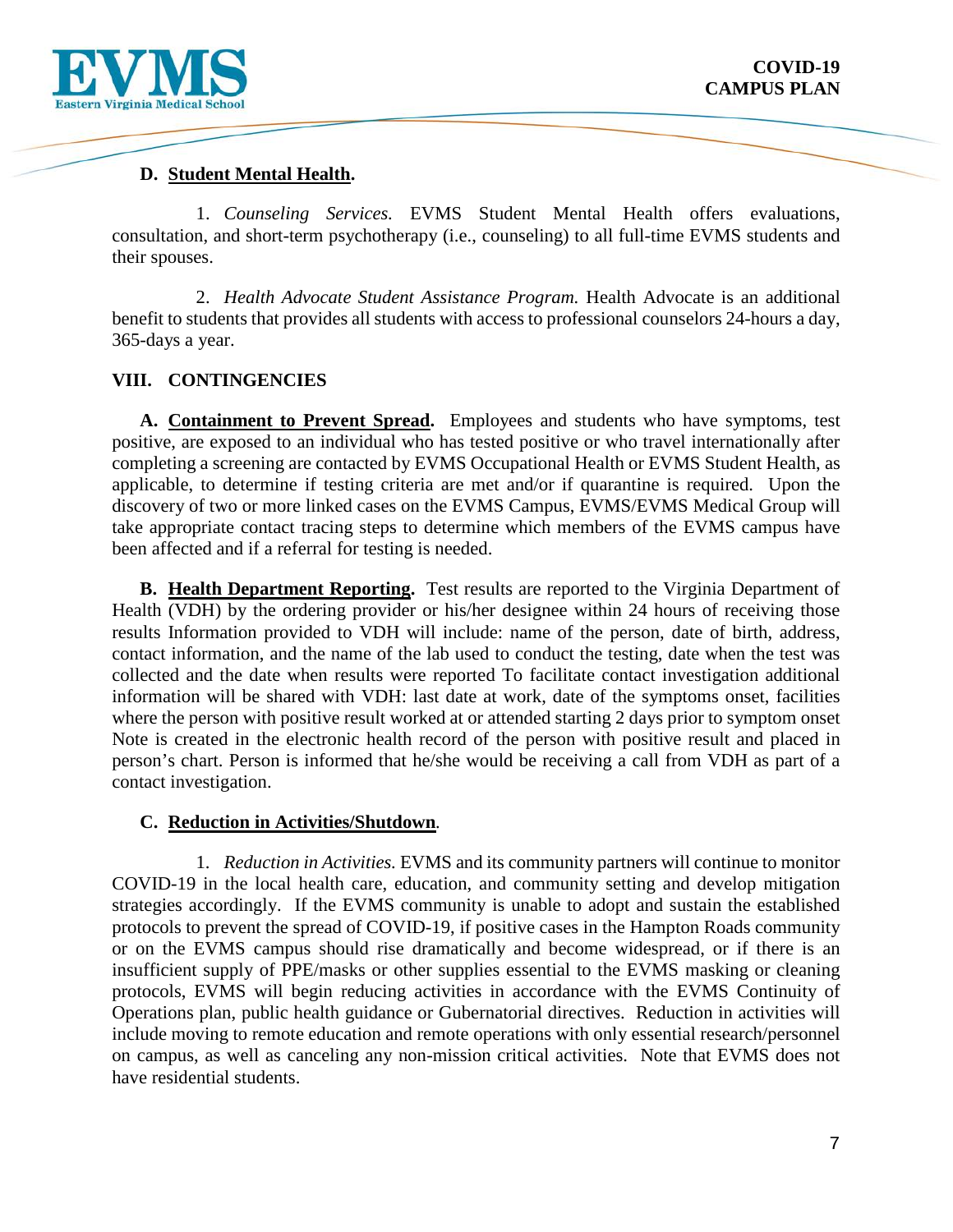

 shutdown of activities related to the provision of essential medical care. However, should the Task remote education or remote operations ineffective or impossible; depletion of PPE necessary to protect first responders, essential researchers, or essential personnel who must be on campus; or other unforeseen factors that create a situation beyond EVMS' capacity to manage or respond to COVID-19. 2. *Shutdown.* As an academic health center, EVMS does not foresee a complete Force, in consultation with local and state public health officials, determine that in-person instruction or other services are no longer feasible, the Task Force shall make a recommendation for the shutdown of EVMS to President Homan. Criteria that will factor into the decision to shut down campus include widespread infection of students and employees that makes the delivery of

 COVID-19. 3. *Communication*. Upon a determination that a reduction in activities or shutdown is imminent, EVMS will communicate such a decision to the EVMS community. provide mass text notifications about campus status, including any shutdowns, to employees and Communications will be coordinated by MarComm through news blasts, posting to the EVMS COVID-19 website, social media, plasma TVs across campus, and other established communication protocols. EVMS also uses the Rave Alert emergency text messaging system to students.

# **IX. UPDATES**

The EVMS Campus Plan will be updated from time to time as necessary.

# **X. APPENDICES**

- **A.** EVMS Ramp-Up Task Force Membership
- **B.** EVMS/EVMS Medical Group Masking and Hand Hygiene Requirements
- **C.** EVMS Housekeeping Protocols by Mission-COVID19

<span id="page-7-0"></span><sup>&</sup>lt;sup>i</sup> CDC Coronavirus Disease 2019 (COVID-19) <u>Considerations for Institutions of Higher Education</u>: Updated May 30, 2020.<br><sup>ii</sup> EVMS does not have an undergraduate campus and does not have residence or dining halls.<br><sup>iii</sup> CD Ĩ.

<span id="page-7-1"></span>ii EVMS does not have an undergraduate campus and does not have residence or dining halls.

<span id="page-7-2"></span>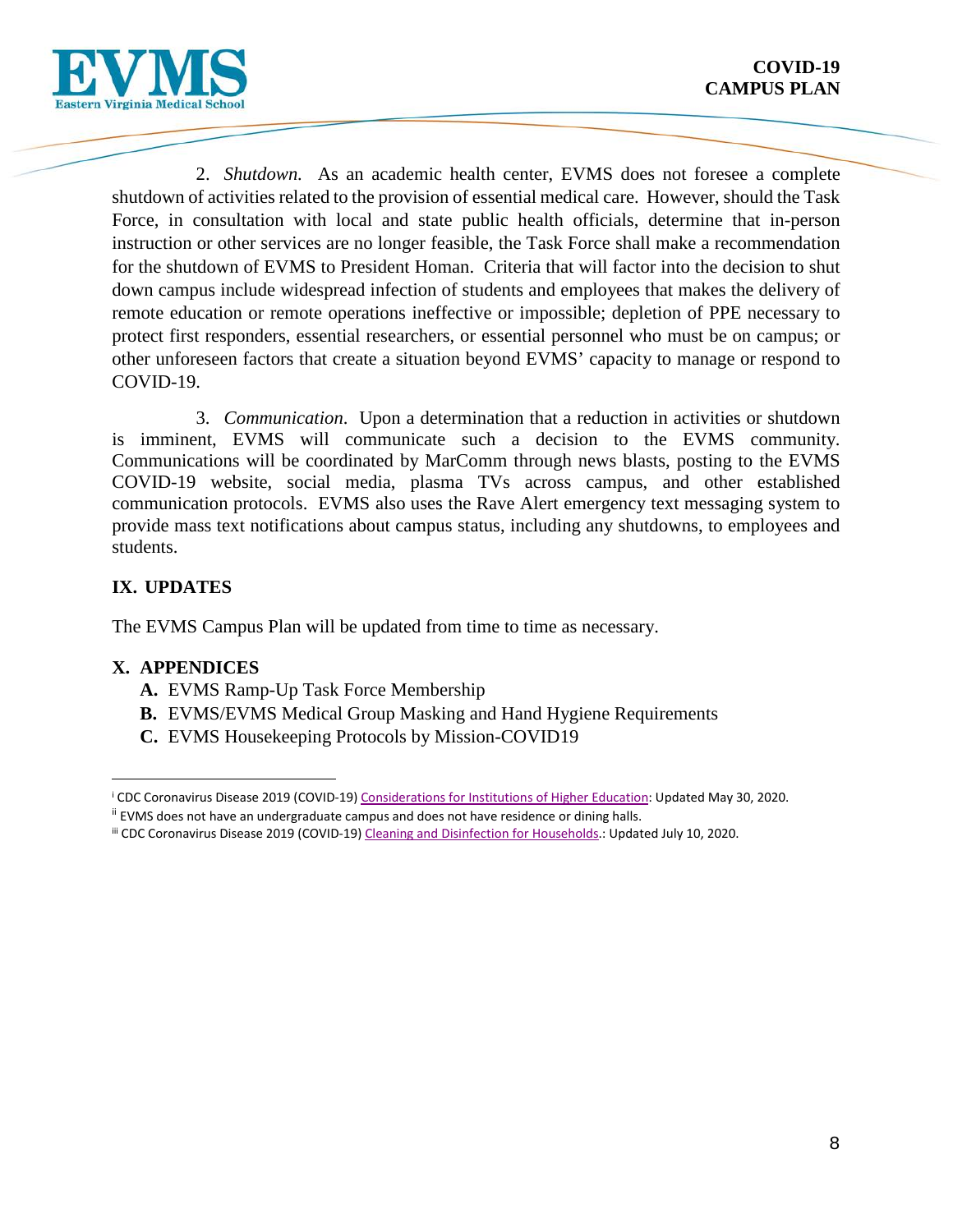

.

# **Appendix A - Task Force Information**

 *Charge:* To develop and implement a plan to ramp-up EVMS' clinical, research, education and entities concerning the safety of students, patients, faculty and staff. administrative operations in a manner consistent with guidance from the CDC and other appropriate

 *Members:* C. Donald Combs, PhD, Vice President & Dean, School of Health Professions (Chair); Margaret Baumgarten, MD, EVMS Family Medicine; Kurt Stauder, CEO EVMS Medical Group; Ron Flenner, MD, Vice Dean, Academic Affairs; Stacy Purcell, Vice President, General Counsel; William Wasilenko, PhD, Vice President, Administration & Finance; Matthew Schenk, Executive Director, Human Resources; Edward Oldfield, MD, EVMS Internal Medicine; Linda Archer, PhD, Vice Dean, EVMS GME. Vice Dean, Research; Helen Heselius, Senior Associate Vice President of Finance; Mark Babashanian,

*Reporting:* The task force reports to the President.

 *Management:* The ramp-up will be overseen on a daily basis by the executives and department chairs who currently have managerial responsibility for clinical, research, education and administration operations.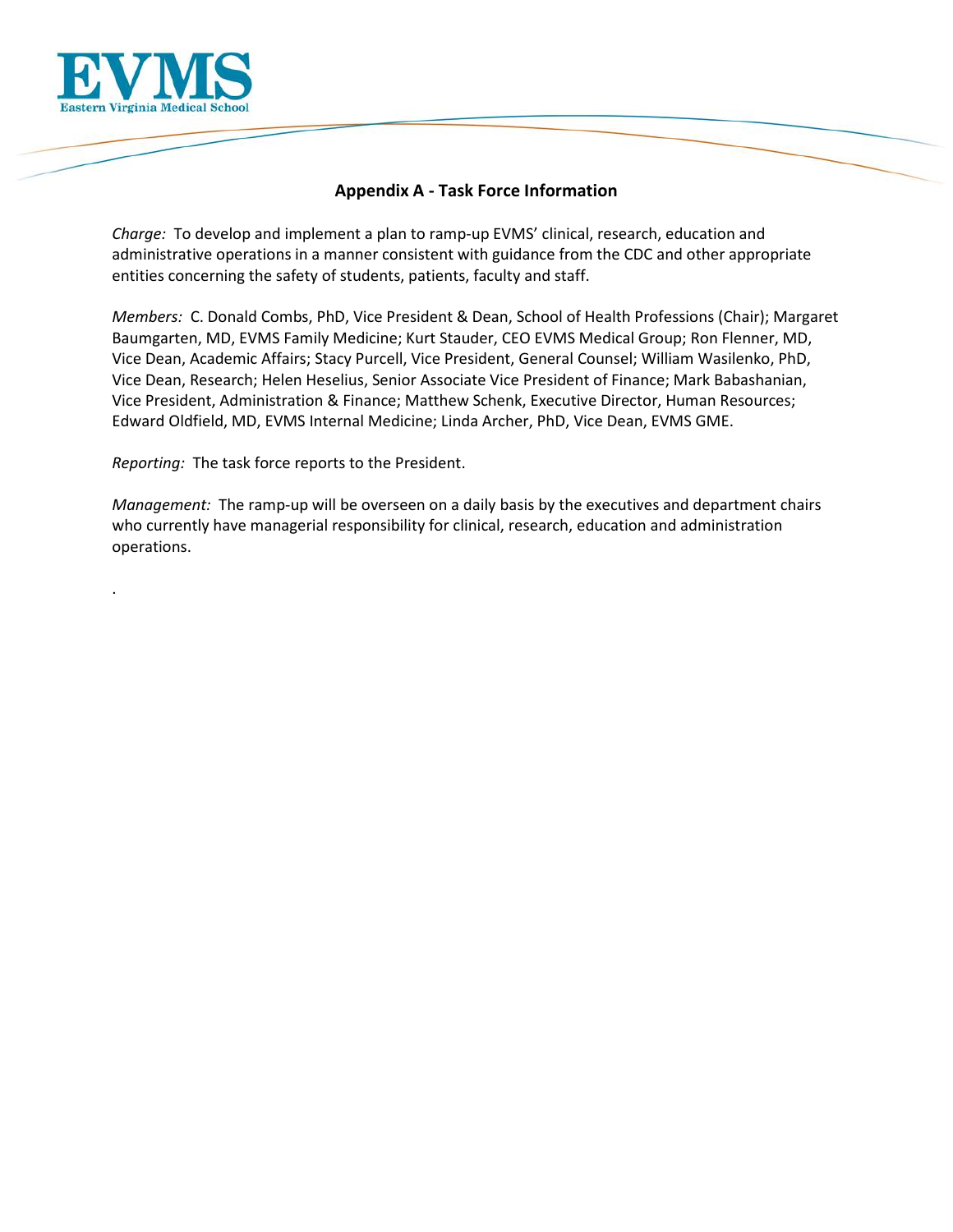# **EVMS/EVMS MEDICAL GROUP PPE/Masking and Hand Hygiene during COVID-19 Approved by EVMS AOHSC 5/13/20**

#### **MASKING AND HAND HYGIENE REQUIREMENTS**

#### The following requirements are in effect and shall continue until further notice.

 **The following requirements are in effect and shall continue until further notice. 1. Universal Masking (approved by EVMS Medical Group 5/11/2020).** All employees coverings in all public settings. Masking protects your EVMS community, not just you. See will adhere to the CDC recommendation for universal masking and/or wearing cloth face <https://www.cdc.gov/coronavirus/2019-ncov/prevent-getting-sick/cloth-face-cover.html>

- A. EVMS Medical Group implemented source control for everyone entering a healthcare facility (i.e. healthcare personnel, patients, visitors and vendors), regardless of symptoms on 4/29/2020. All patients, visitors, and vendors entering EVMS Medical Group facilities are asked to wear a face covering or a mask. Individuals without a face covering or a mask will be issued one at the building's entry point.
- mask as outlined in the Respirator, Medical Masking, and Non-Medical Masking procedures for different masks. B. EVMS employees who are required to wear a respirator or a surgical or medical face Guidelines below and/or the EVMS Respiratory Protection Plan must strictly adhere to the donning and doffing procedure as well as strictly adhere to the use and reuse
- maintained. Areas should be disinfected following eating. C. Face coverings or cloth masks are not PPE, but are an administrative control as a safe work practice when used with other control like social distancing. As such, employees are required to use face coverings or masks while in common and shared areas like break rooms, lunchrooms, conference rooms or bathrooms. Masks may be removed for eating, provided that distance of 6 feet or more from another employee is

 hygiene is mandatory using Alcohol Based Hand Rubs in the clinical settings or hand washing **2. Hand Hygiene (approved by EVMS Medical Group 5/1/2020)**. Meticulous hand procedure while in a non-clinical setting (see Hand Hygiene Guidelines).

# **RESPIRATOR, MEDICAL MASKING, AND NON-MEDICAL MASKING GUIDELINES**

#### **I. Tight Fitting Respirators.**

 evaluated, tested and approved by the National Institution for Occupational Safety and Health (NIOSH). FFR/N95s are considered PPE.\* **A. Filtering Face Piece Respirators (FFR)/N95 (approved by EVMS Medical Group 04/06/2020)**. FFR/N95 are tight-fitting masks that reduce exposure to particles and are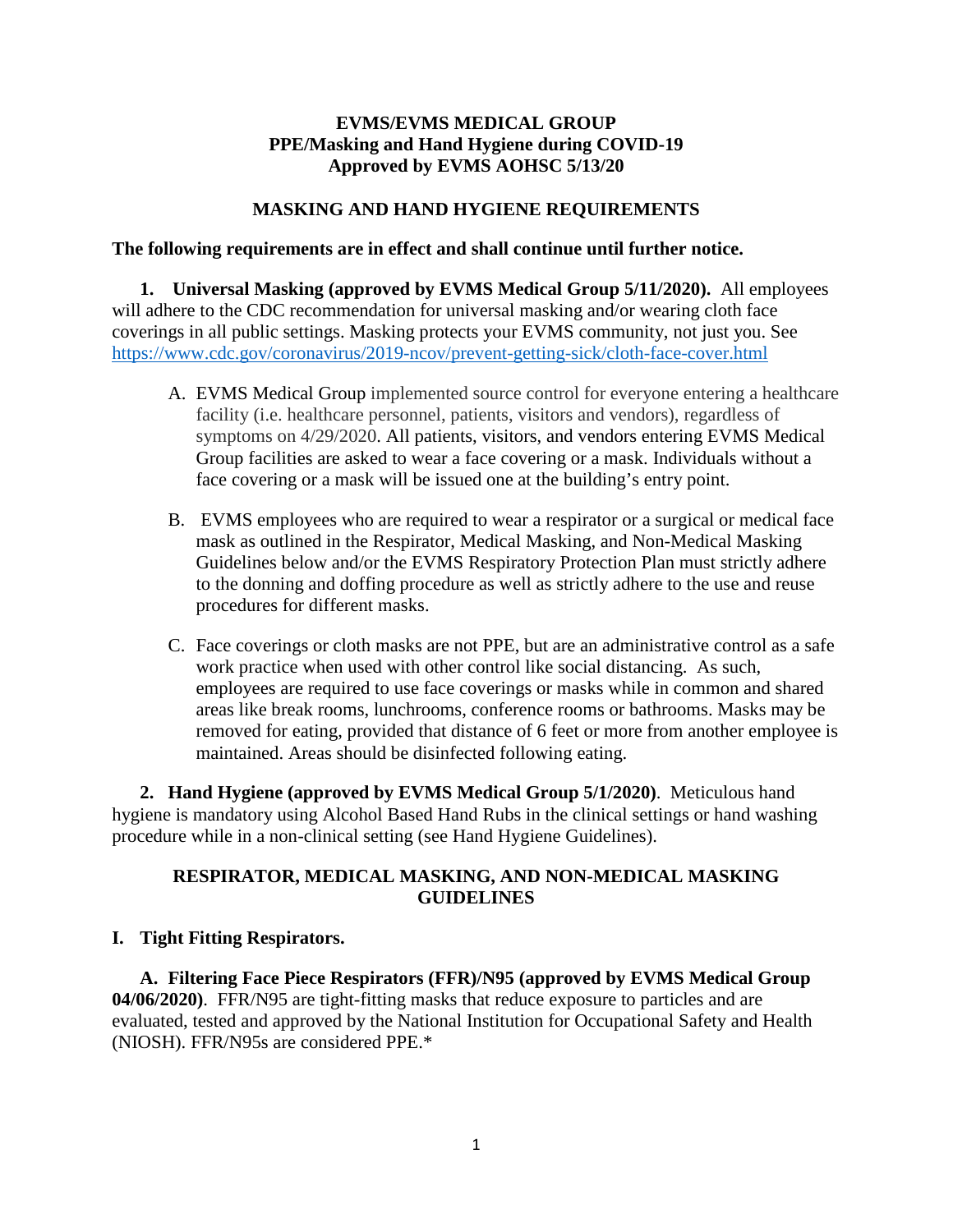1. *Recommended Use*. For providers, residents, and clinical staff (medical assistants and nursing staff) in accordance with the EVMS Respiratory Protection Plan. Use of an N95 respirator requires fit testing and may be reused (See guidelines for re-use).

 2. *Reuse.* Reusing disposable filtering face piece respirators (FFRs) has been suggested as a contingency capacity strategy to conserve available supplies for healthcare environments during a pandemic by the CDC.

 five days between each FFR use. This will result in each worker requiring a minimum of five FFRs, providing that they put on, take off, care for them, and store them properly each day. The pathogens on the filter materials of the FFRs may be transferred to the wearer upon contact with the FFR during activities such as adjusting the FFR, improper doffing of the FFR, or when performing a user-seal check when re-doffing a previously worn FFR. A study evaluating the persistence of SARS-CoV-2 (the virus that causes COVID-19) on plastic, stainless steel, and cardboard surfaces showed that the virus is able to survive for up to 72-hours [1]. One strategy to mitigate the contact transfer of pathogens from the FFR to the wearer during reuse is to issue five respirators to each healthcare worker who may care for patients with suspected or confirmed COVID-19. The healthcare worker will wear one respirator each day and store it in a breathable paper bag at the end of each shift. The order of FFR use should be repeated with a minimum of

Healthcare workers should treat the FFRs as though they are still contaminated and follow the precautions outlined in our reuse recommendations. If supplies are even more constrained and five respirators are not available for each worker who needs them, FFR decontamination may be necessary. [https://www.cdc.gov/coronavirus/2019-ncov/hcp/ppe-strategy/decontamination-reuse](https://www.cdc.gov/coronavirus/2019-ncov/hcp/ppe-strategy/decontamination-reuse-respirators.html)[respirators.html](https://www.cdc.gov/coronavirus/2019-ncov/hcp/ppe-strategy/decontamination-reuse-respirators.html) 

# **B. Procedure for Donning FFR/N95 (see also How to Put On (Don) Daily PPE in the Outpatient Setting):**

1. Perform hand hygiene (wash hands or use alcohol based sanitizer).

2. Put on a pair of clean exam gloves.

3. Remove your previously used N95 mask from your labeled paper bag by only touching the straps or the outermost rim of the N95 mask.

 4. Inspect N95 to determine that it is intact (check components – straps, nose bridge, nose foam material).

5. Care should be taken not to handle the front or insides of the N95 mask.

 hygiene and put on new pair of gloves. 6. If contact occurs, place N95 mask on top of bag, remove gloves, perform hand

7. Place N95 mask on face by only touching the straps and the outermost rim of the N95 mask.

- 8. Perform seal check by only by touching outermost rim of N95 mask.
- 9. Throw the paper bag away-do not reuse paper bag.
- 10. Remove gloves and perform hand hygiene.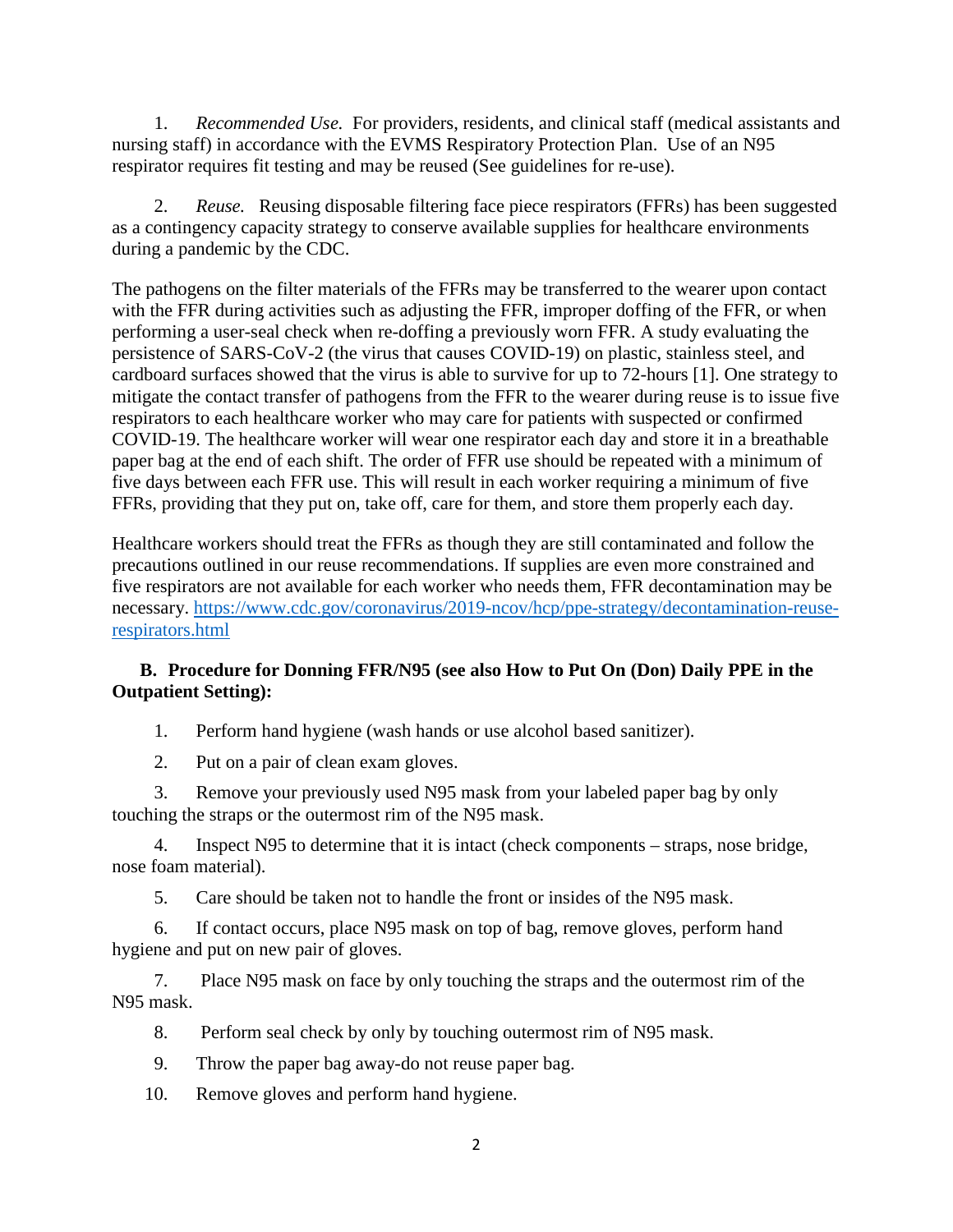11. If necessary put on clean exam gloves.

# **C. Procedure for Doffing and Storage of N95 Mask:**

1. Remove all isolation PPE except the N95 mask.

2. Exit the patient room with N95 mask on (if use in exam room), otherwise can be worn for up to 8 hours.

3. Perform hand hygiene and put on clean exam gloves.

4. Obtain new/clean paper bag.

5. Label with user's name and date.

6. Open bag for ease of N95 mask placement.

7. Remove the N95 mask by only touching the straps or the outermost rim of the N95 mask.

8. Place N95 mask in the labeled paper bag, handling only the straps or the outermost rim of the N95 mask.

9. Remove gloves.

- 10. Perform hand hygiene.
- 11. Close bag by folding over itself two times.
- 12. Take care to not fold, bend or crush the N95 mask inside the bag.
- 13. Perform hand hygiene.

# **The N95 is good for 5 uses as long as not contaminated with blood, respiratory/nasal secretions, or other body fluids – don on, don off = 1 use.**

#### **II. Loose-Fitting Medical Masks.**

 Loose-fitting medical masks do not prevent leakage around the edge of the mask, but may provide fluid resistance as outlined below. Loose-fitting medical masks are considered PPE.\*

 **04/06/2020).** A medical face mask or procedure mask, is a mask, with or without a face shield **A. Medical face mask (procedure mask) (approved by EVMS Medical Group on**  that covers the user's nose and mouth and may or may not meet fluid barrier or filtration efficiency as outlined by the mask manufacturer.

1. *Recommended Use*.

 in (lobby screening) if not already masked (source control). i. Procedure masks should be provided to symptomatic patients at the point of check

ii. Healthcare workers working with patients will wear procedure masks and can wear for extended use (1 shift) without removing the facemask between patient encounters.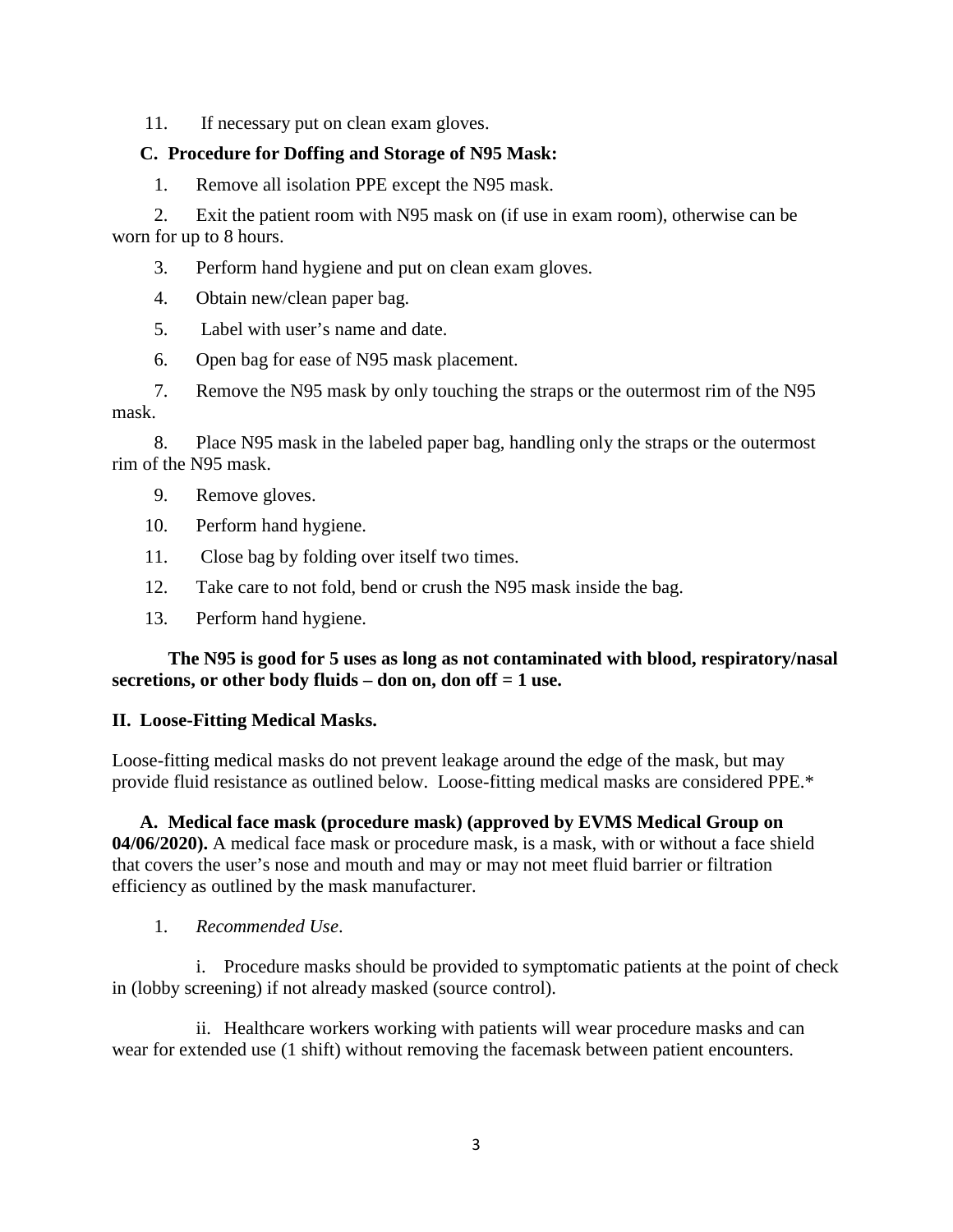damaged, or hard to breathe through. Healthcare worker should take care not to touch their mask 2. *Reuse*. Procedure masks should be removed and discarded daily or if soiled, and if they touch or adjust the mask, they must immediately perform hand hygiene. Healthcare worker should leave patient areas if they need to remove the procedure mask.

 barrier protection standards and Class I or Class II flammability tests. **B. Surgical Mask**. A surgical mask is a mask that covers the user's nose and mouth and provides a physical barrier to fluids and particulate materials. Surgical masks meet certain fluid

# 1. *Recommended Use.*

 i. *R*eserved for providers who are performing procedures where splashes and sprays are anticipated. See (FDA: [https://www.fda.gov/media/136449/download\)](https://www.fda.gov/media/136449/download) (CDC: [https://www.cdc.gov/coronavirus/2019-ncov/hcp/ppe-strategy/face-masks.html\)](https://www.cdc.gov/coronavirus/2019-ncov/hcp/ppe-strategy/face-masks.html)

 ii. Surgical masks can be worn for extended use (1 shift) without removing the facemask between patient encounters.

 worker should leave patient areas if they need to remove the mask. 2. *Reuse*. Surgical masks should be removed and discarded daily, or if soiled, damaged, or hard to breathe through. Healthcare workers should take care not to touch their surgical mask and if they touch or adjust the mask, they must immediately perform hand hygiene. Healthcare

**B. Halyard masks (approved by EVMS Medical Group on 4/22/2020).** Halyard masks are made out of two layers of medical grade fabric (Halyard H600). The material is thought to be superior to the common surgical mask in its ability to block aerosols and droplets, including water, bacteria and other particles. EVMS does not provide fit testing for this type of mask.

 1. *Recommended Use: C*linical personnel to be used at all times while in the facility. It can be used in place of a procedure mask (approved by EVMS Medical Group 04/06/2020), but is not a replacement for an N95.

 2. *Reuse:* Mask may be reused after proper autoclave procedure. Your name should be written on one of the mask straps for an easy identification.

 3. *Autoclave Procedure:* Follow regular autoclave procedure for mask disinfection.

# **III.Loose-Fitting Non-Medical Masks.**

 provide fluid resistance as outlined below. Loose-fitting non-medical masks are not PPE.\* Loose-fitting non-medical masks do not prevent leakage around the edge of the mask and do not

 PPE and are not intended for particulate filtration, for use in a surgical setting, or where **C. CUPRON masks (approved by EVMS Medical Group 4/22/2020).** CUPRON masks use CUPRON material in which copper is physically and permanently embedded in the fibers and its antimicrobial and antiviral activity lasts for the life of the linens. CUPRON masks are not significant exposure to liquid, bodily or other hazardous fluids may be expected, nor should it be used in a clinical setting where the infection risk level through inhalation exposure is high, in the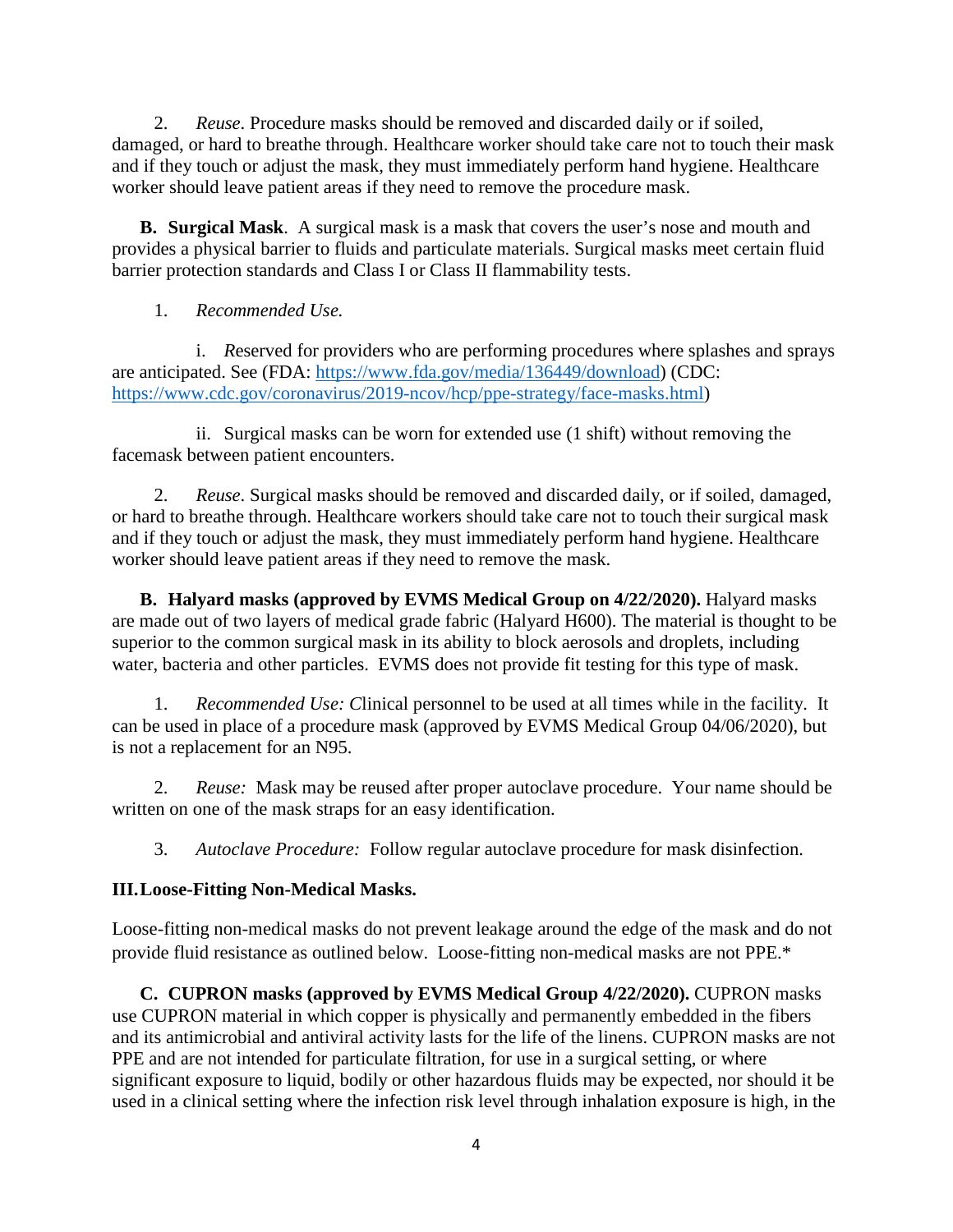presence of a high intensity heat source or flammable gas, or in high risk aerosol generating procedures.

*1. Recommended Use:* Non-clinical staff at all times when in the facility. It does not replace a procedure mask.

2. *Reuse:* Mask has to be changed daily. Same mask could be reused after proper washing.

3. *CUPRON mask washing instructions:* 

 by your commercial laundry service provider in open pocket washer/extractors. Do not launder i. Masks can be laundered at home using hot water and regular home detergent, or in commercial tunnel washers.

ii. Wash prior to first use and daily thereafter, or between users, whichever comes first.

iii. Do not use any fabric softeners when washing or drying (e.g. dryer sheets).

iv. Do not use chlorine bleach as it may degrade the elastic bands over time.

v. Dry on medium heat only.

 **D. General Cloth masks (approved by EVMS Medical Group on 4/23/2020).** Cloth protection against splashes, sprays, and larger respiratory droplets reaching your nose and mouth. masks (cloth face coverings) may be sold by non-medical manufacturers (e.g. Amazon, clothing designers, etc.) or fashioned from household items or made at home from common materials at low cost can be used as an additional public health measure. Cloth masks do not provide barrier Cloth masks are not PPE and do not replace medical face masks, surgical masks or FFR/N95s.

 transmitting it to others. Cloth masks along with other measures such as social distancing are an anyone who had difficulty breathing. 1. *Recommended Use:* CDC is advising the use of simple cloth face coverings to slow the spread of the virus and help people who may have the virus and do not know it from administrative control and are to be used in work and public settings and common spaces. Cloth masks are not to be used in the clinical setting. In addition, cloth masks should not be used by

2. *Reuse:* Mask may be reused after washing.

 setting and dry items completely. 3. *Washing instructions:* Launder your mask daily. Use the warmest appropriate water

# 2. **Face shields and protective eye wear policy (approved by EVMS Medical Group 4/23/2020).**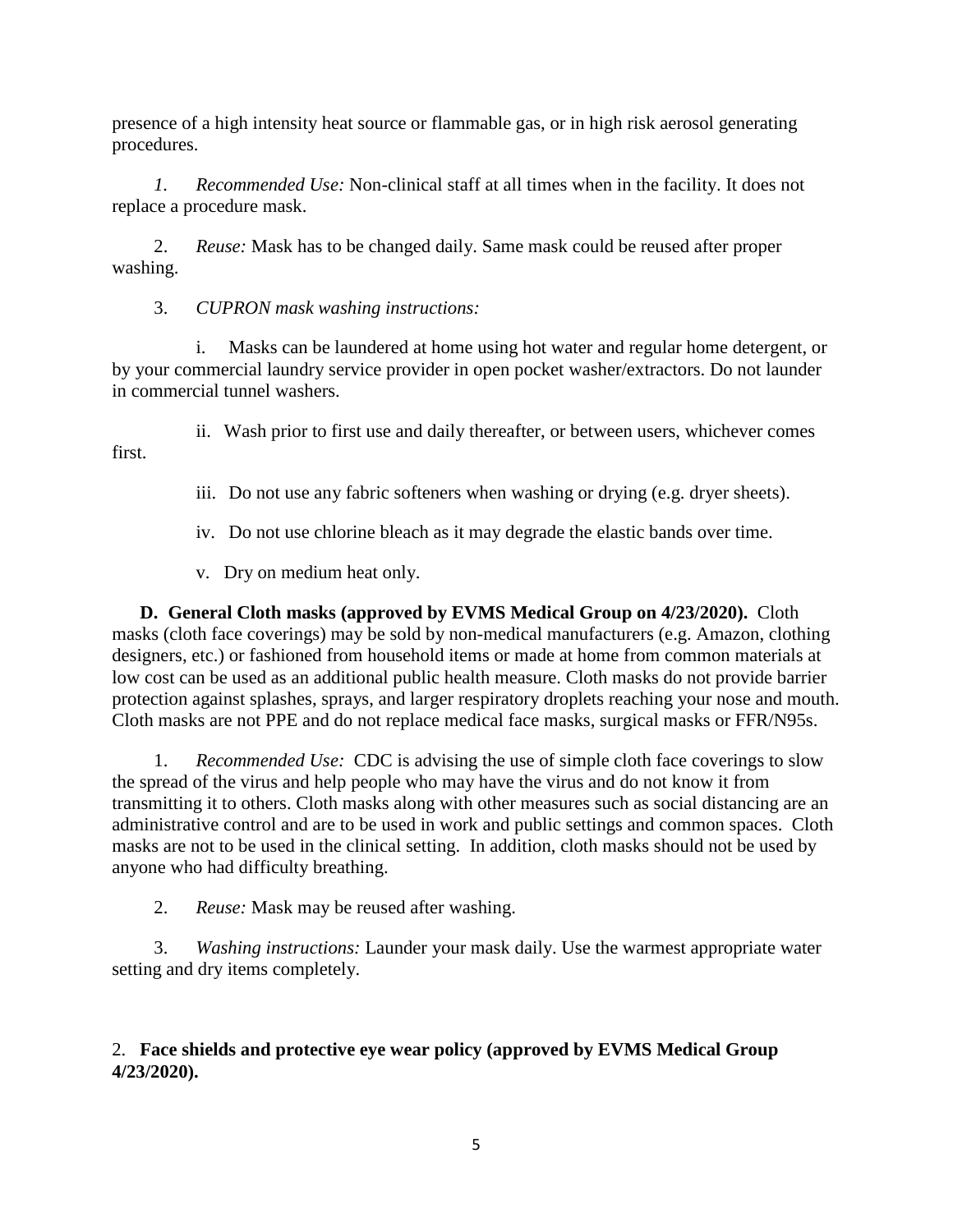# **A. Face Shields.**

 1. *Types*: There are several types of face shields available: commercial types and made by the EVMS students (a hard plastic and a soft plastic face shields).

- 2. *Materials:* Materials that formed the EVMS face shields include the following**:** 
	- Hard plastic shield:
	- PETG clear plastic 0.04 inch thickness
	- Extreme hold, heavy duty 3M Duct tape
	- Super / spray Glue
	- 2-inch elastic band
	- Industrial staples
	- Soft plastic shield:
	- Impact ProClick Pre-punched binding covers
	- Super / spray Glue
	- 1-inch elastic band
	- Industrial staples
- *3. Recommended Use:* Clinical personnel while providing care.

 4. *Reuse:* Face shields are intended for multiple uses by the same user. These face shields are not intended for use in the presence of high intensity heat source or flammable gas. The face shield does not confer protection from bacterial or viral infections without the additional use of a certified N95 – N99 respirator face mask.

 5. *Cleaning Instructions:* We recommend that the face shield be wiped down with alcohol-based solution (70 % or greater) or with Clorox or Lysol wipes immediately after use. Use protective gloves when removing face shields and during cleaning.

#### **B. Protective eye wear.**

considered to be protective eye wear. considered to be protective eye wear. 2. *Recommended use:* By a clinical personnel while providing care. 1. *Type:* Safety glasses or goggles. Note that corrective lenses (glasses) are not

- 
- 3. *Reuse.* The eye wear is intended for multiple uses by the same user.
- 4. *Cleaning:* Can be cleaned using alcohol wipes or washed with soap and water.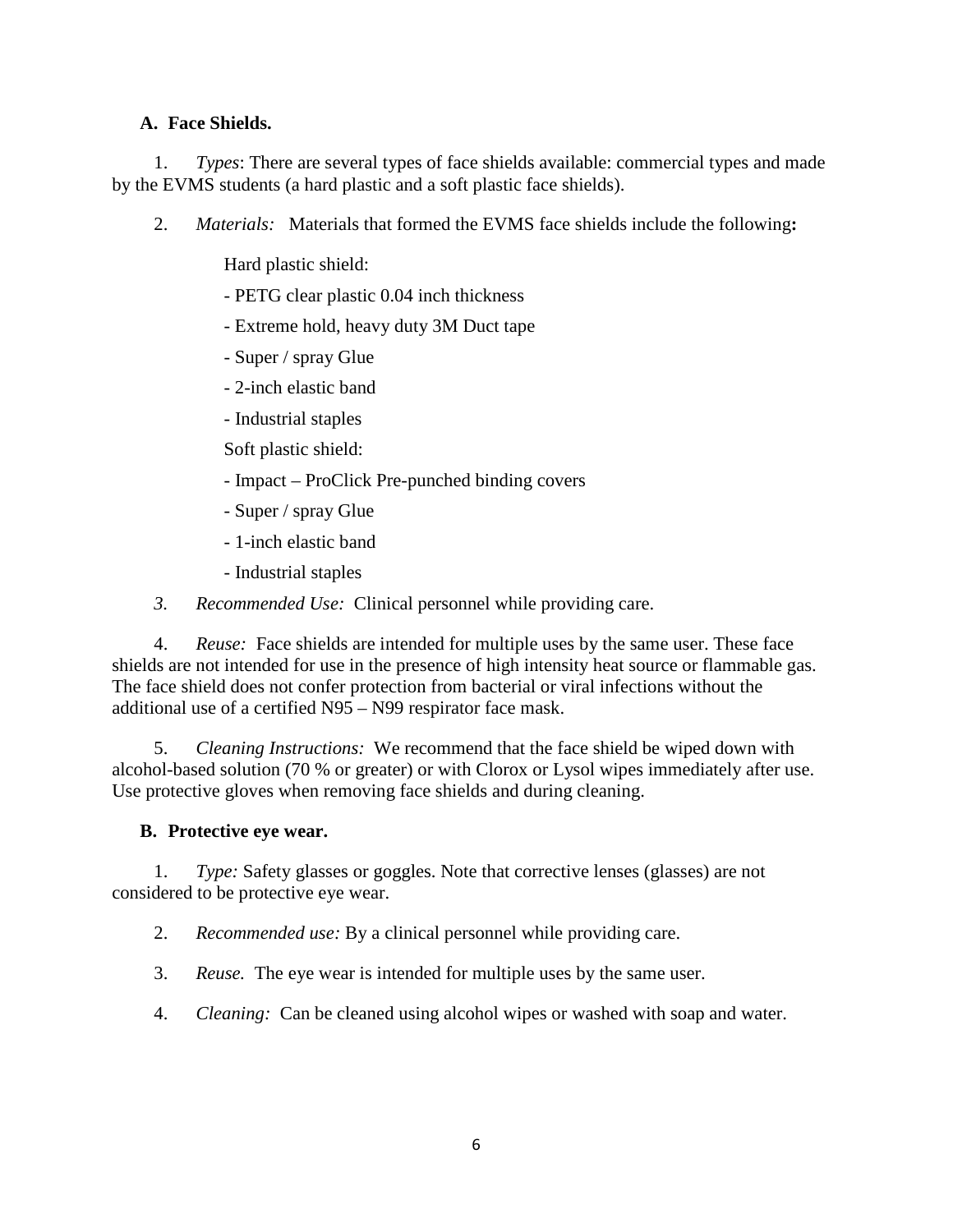**\*** Personal Protective Equipment (PPE) is equipment worn to minimize exposure to hazards that cannot easily be controlled through the use of other workplace hazard controls such as engineering controls and administrative controls. PPE must meet certain standards and are used in addition to other workplace hazard controls such as engineering controls and administrative controls.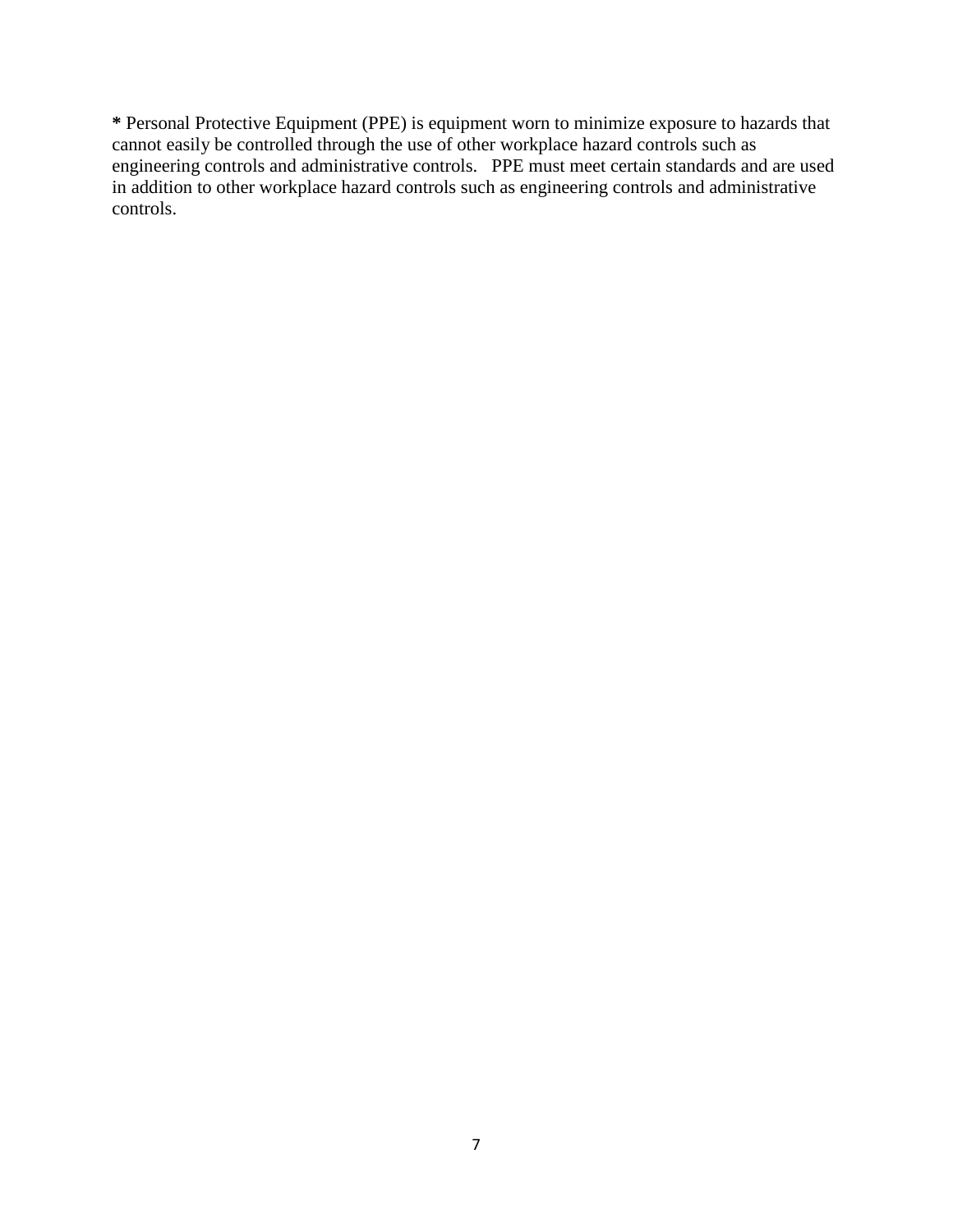# **Procedure: How to Put On (Don) Daily PPE in the Outpatient Setting (universal recommendation)** (**approved by EVMS Medical Group 4/29/2020)**

 \*Please follow donning and doffing procedure for PPE when seeing COVID positive or COVID suspected patients.

How to Put On (Don) PPE Gear

 1. Identify and gather the proper PPE to don (face mask/N 95 respirator and eye wear if applicable).

2. Perform hand hygiene using hand sanitizer.

3. Put on N95 filtering face piece respirator or facemask as follows:

 A. *Respirator:* 

 (bottom strap). Perform a user seal check each time you put on the respirator. i. Respirator straps should be placed on crown of head (top strap) and base of neck

ii. If the respirator has a nosepiece, it should be fitted to the nose with both hands, not bent or tented. Do not pinch the nosepiece with one hand.

*iii.* The respirator should be extended under chin. Both your mouth and nose should be protected.

B. *Facemask*:

i. Facemask ties should be secured on crown of head (top tie) and base of neck (bottom tie). If mask has loops, hook them appropriately around your ears.

ii. If the facemask has a nosepiece, it should be fitted to the nose with both hands, not bent or tented. Do not pinch the nosepiece with one hand.

iii. The facemask should be extended under chin. Both your mouth and nose should be protected.

4. Put on face shield or goggles. Face shields provide full face coverage. Goggles also provide excellent protection for eyes, but fogging is common.

5. Perform hand hygiene before putting on gloves. Gloves should cover the cuff (wrist) of gown.

6. Healthcare personnel may now enter patient room.

# How to Take Off (Doff) PPE Gear

More than one doffing method may be acceptable. Training and practice using your healthcare facility's procedure is critical. Below is one example of doffing.

- 1. Remove gloves. Ensure glove removal does not cause additional contamination of hands. Gloves can be removed using more than one technique (e.g., glove-in-glove or bird beak).
- 2. Healthcare personnel may now exit patient room.
- 3. Perform hand hygiene.
- 4. Remove face shield or goggles. Carefully remove face shield or goggles by grabbing the strap and pulling upwards and away from head. Do not touch the front of face shield or goggles.
- masks and respirator are recommended for a daily use. See N95 reuse policy and face mask 5. Remove and place respirator in a brown bag (or facemask if used instead of respirator). Face policy for details. Do not touch the front of the respirator or facemask.\*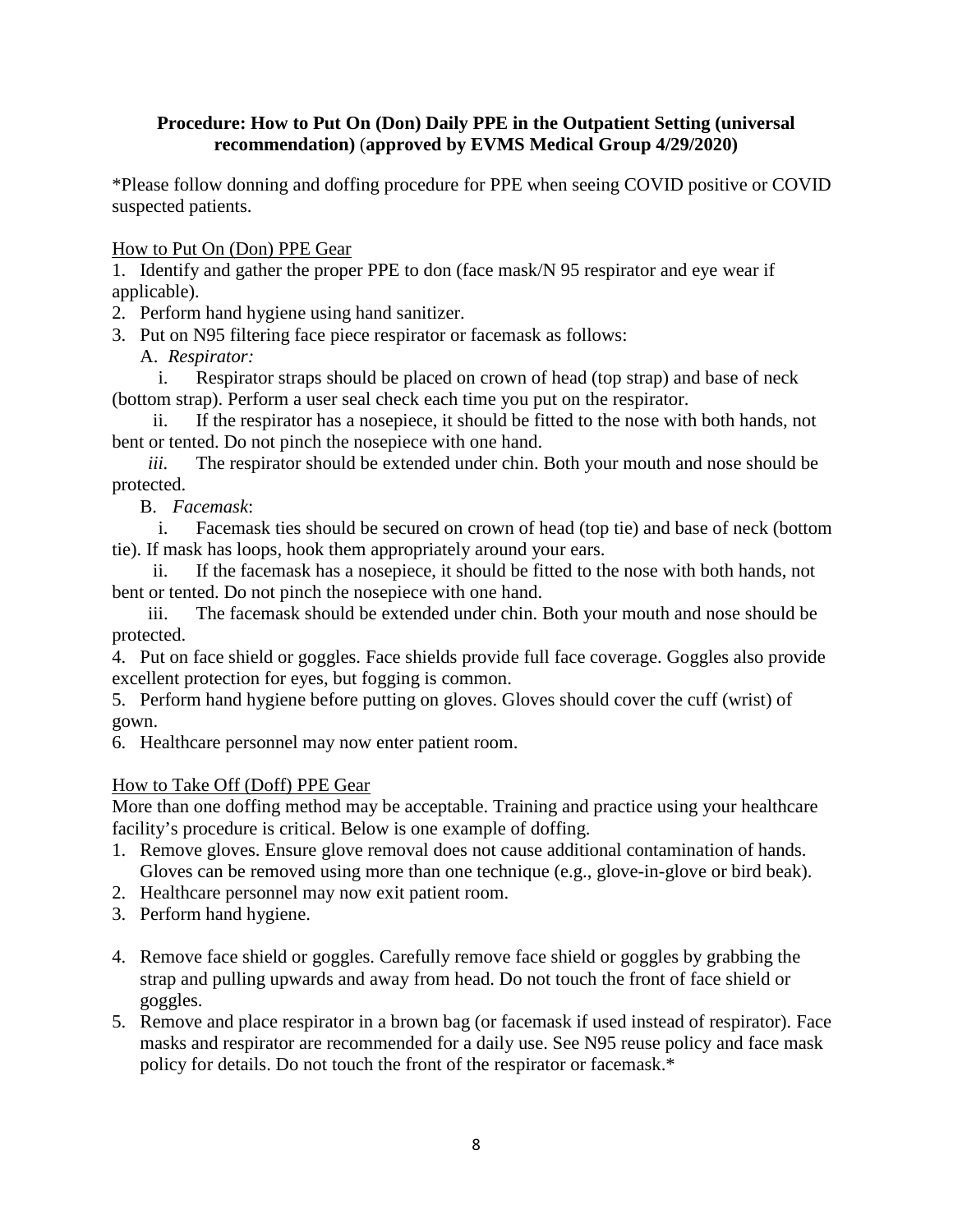- 6. Respirator: Remove the bottom strap by touching only the strap and bring it carefully over the head. Grasp the top strap and bring it carefully over the head, and then pull the respirator away from the face without touching the front of the respirator.
- 7. Facemask: Carefully untie (or unhook from the ears) and pull away from face without touching the front.
- 8. Do not wear respirator/facemask under your chin or store in a pocket between patients.\*
- on again if your workplace is practicing reuse.\* 9. Perform hand hygiene after removing the respirator/facemask and before putting it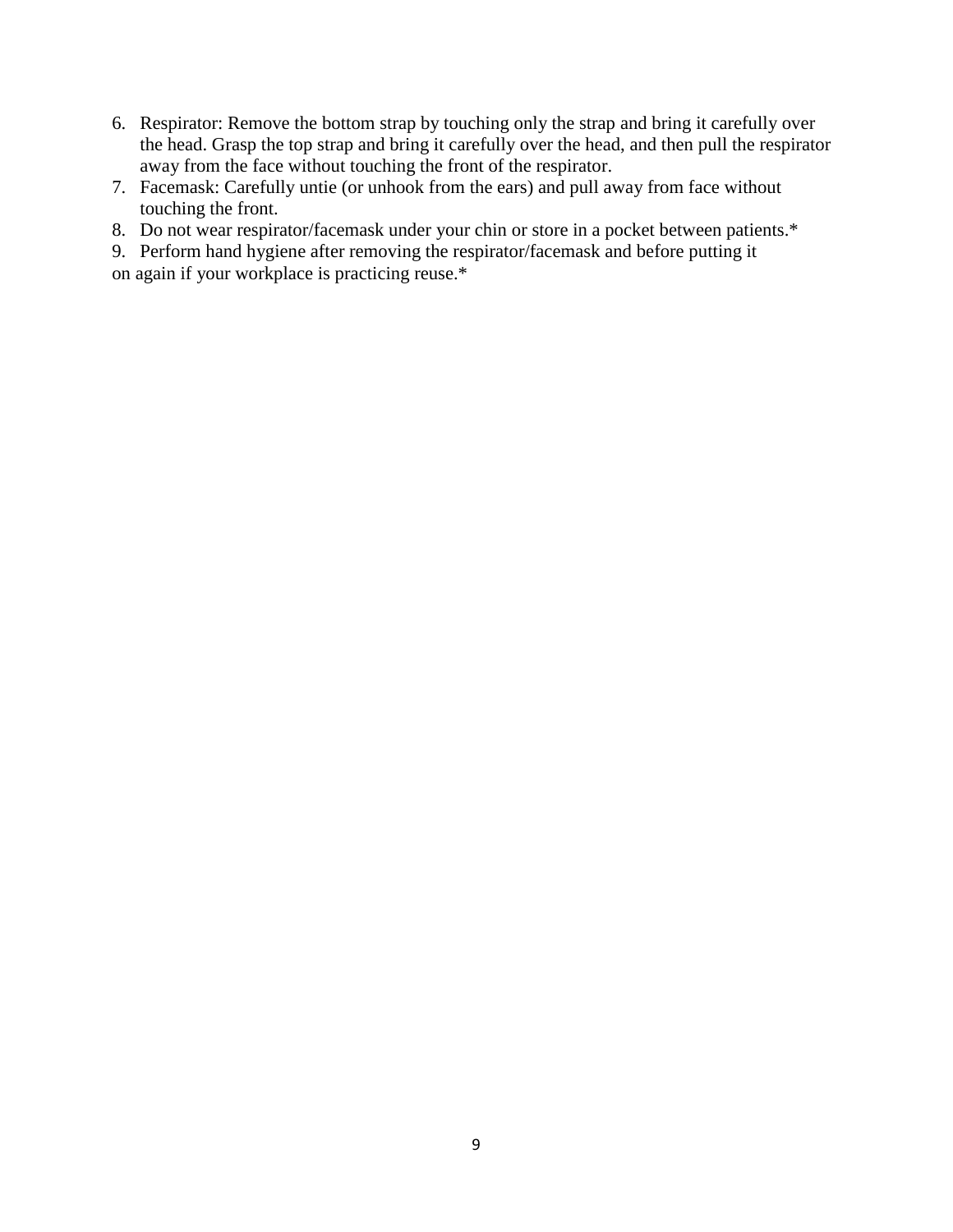# **Hand Hygiene Guidelines**

 pathogens, and laboratory data demonstrate that ABHR formulations containing 80% ethanol or Hand hygiene is an important part of the response to the emergence of COVID-19. Practicing hand hygiene, which includes the use of alcohol-based hand rub (ABHR) or handwashing, is a simple yet effective way to prevent the spread of pathogens and infections in healthcare settings. CDC recommendations reflect this important role. Hand washing mechanically removes 75% isopropanol, both of which are in the range of alcohol concentrations recommended by CDC, inactivate SARS-CoV-2.

Hand Washing and ABHR Methods:

- direct patient care. 1. Hand washing is preferred method of hand hygiene in all settings except when providing
- 2. Hands should be washed with soap and water for at least 20 seconds when visibly soiled, before eating, and after using the restroom.
- 3. The CDC recommends using ABHR with greater than 60% ethanol or 70% isopropanol in healthcare settings. Unless hands are visibly soiled, an alcohol-based hand rub is preferred over soap and water in most clinical situations due to evidence of better compliance with ABHR compared to soap and water. Hand rubs are generally less irritating to hands and are effective in the absence of a sink.
- N95 respirator AND after removing facemask or N 95 respirator 4. Perform hand hygiene using hand sanitizer prior to putting on and removing facemasks or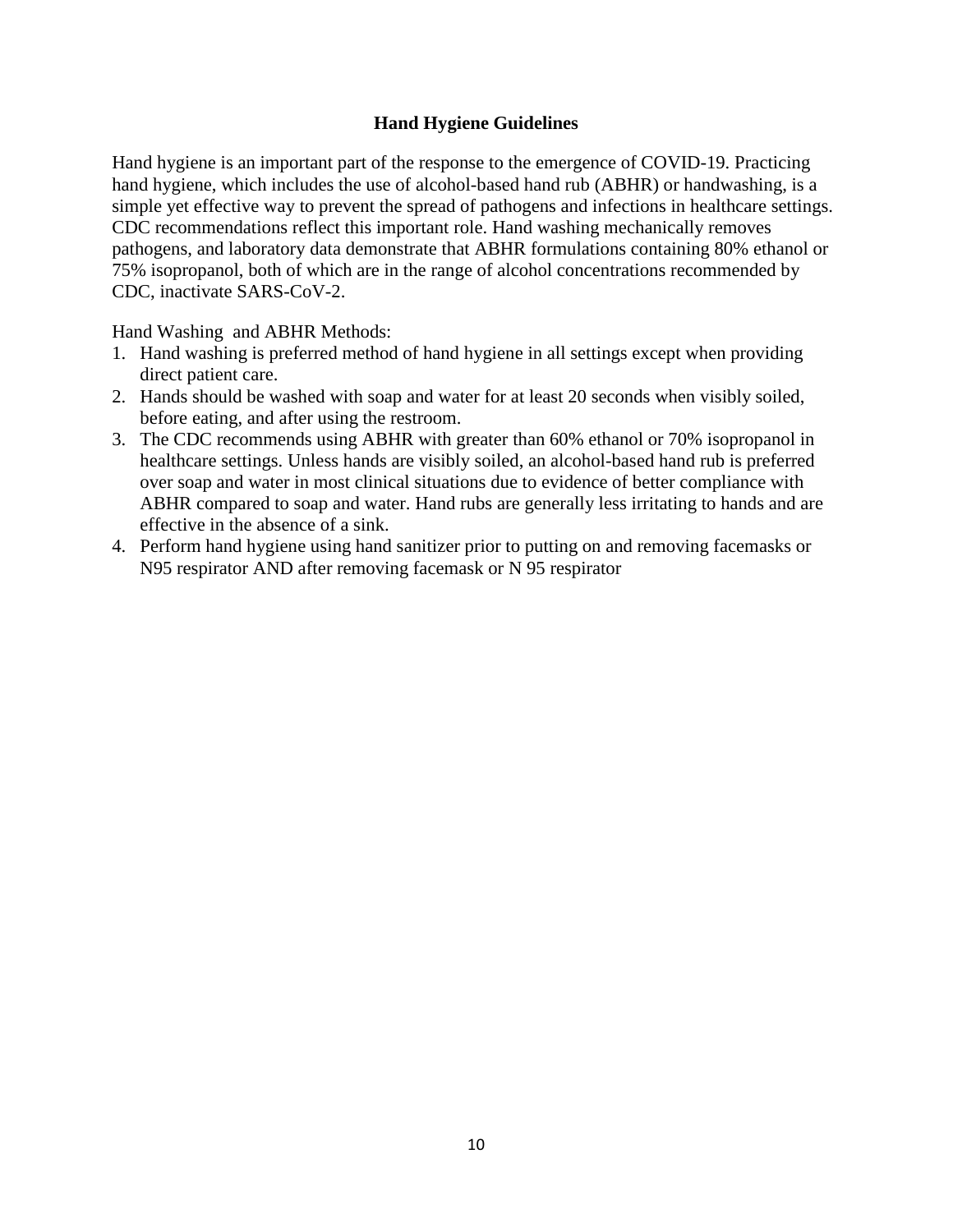

# **EVMS HOUSEKEEPING PROTOCOLS BY MISSION – COVID19**

#### **GENERAL:**

- 1) Housekeeping has added 6 day porters and reassigned 3 event techs to day shift for high touch area disinfecting during the COVID19 pandemic.
- 2) Two (2) of these additional porters are assigned to Hofheimer Hall, one (1 ) additional porter each assigned to Andrews Hall, Williams Hall, Lewis Hall, Lester Hall, Brickell Library, Jones Institute and Smith Rogers Hall.
- 3) These porters will cycle through each building top to bottom and over again throughout the day disinfecting high touch items in common areas.
- 4) Housekeepers will receive sustainment training as well as any updated training as suggested by the CDC, Olympus Building Services, and the EVMS Medical Group.
- 5) Housekeepers will use a fresh solution of disinfectant daily in their spray bottles and mop buckets.
- 6) Housekeepers will wear disposable gloves and masks when performing their work. Other Personal Protective Equipment (PPE) as applicable.
- 7) Housekeepers will report any torn or damaged PPE immediately to Supervisor.
- 8) Fresh cleaning cloths and mop cloths will be dispensed daily.
- 9) If surfaces are dirty, clean dirt away before using disinfectant.
- 10) Wipe high touch items in private areas (offices, private conference rooms, kitchenettes, rooms contained within a departmental suite) and building public areas (all restrooms, building lobbies, public corridors, reception areas, elevators, stairwells, exposed table tops) with disinfectant:
	- a) light switches
	- b) interior & exterior door handles
	- c) telephones
	- d) exposed table & desk tops
	- e) elevator call buttons(interior & exterior) and handrails
	- f) stairwell door handles & handrail
- 11) Housekeeping will continue to clean and disinfect all restrooms. High touch restroom items to be included; toilet flush handles, sink faucet handles, doorknobs, light switches, product dispensers.
- 12) Housekeeping will not touch office, lab or clinical equipment such as computers, monitors, keyboards, calculators, lab equipment or clinical equipment.
- 13) Dispose of PPE in biohazard trash.
- 14) Housekeeping will not touch biohazard trash.
- 15) Wash hands thoroughly with warm water & soap for twenty (20) seconds.
- 16) Current disinfectant: TB‐Cide Quat by Spartan Chemical.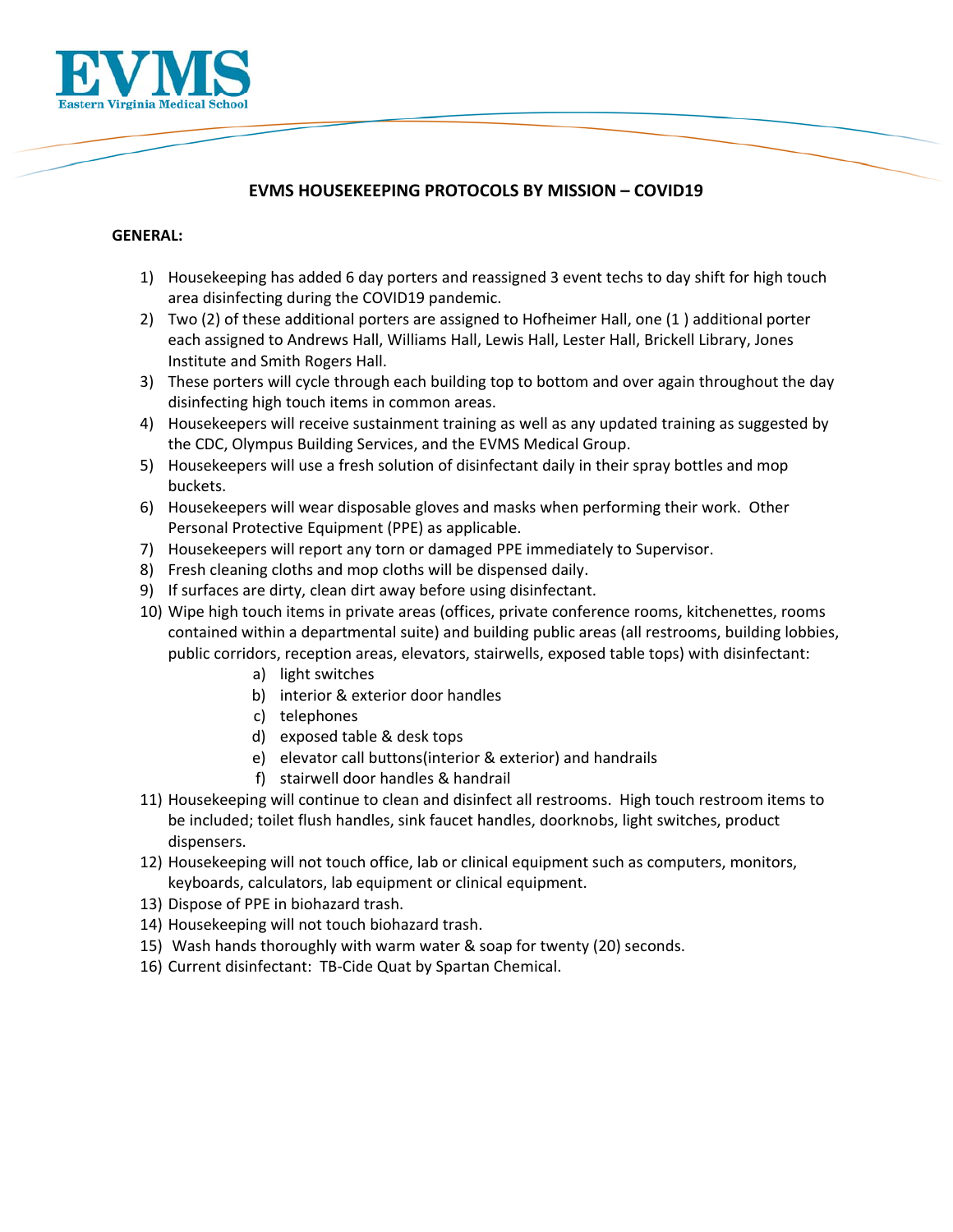

#### **CLINICAL:**

- 1) MG clinical staff will screen patients at the main entrances of Andrews Hall, Hofheimer Hall and Williams Hall. If the patient displays flu like symptoms, they will be placed in a mask and sent to their appointment.
- 2) Further COVID19 clinical screening will be performed in the exam room by provider. Provider will review whether the patient is displaying dry cough, fever, shortness of breath, or has traveled outside the US.
- 3) If suspected COVID19 exposure, the clinical staff will disinfect the exam room surfaces after patient discharge.
- 4) Clinical staff will mark the exam room door with a note displaying "C" to notify Housekeeping of the suspected COVID19 exposure.
- 5) Clinical staff will contact a Housekeeping Manager by both phone & email and provide the information that a suspected case of COVID19 was seen in Building/Floor/Suite #/Exam room. Tia Jones: 757‐528‐3917

Mark Wilson: 757‐300‐6558

Housekeeping@EVMS.EDU.

- 6) Housekeeping will suit up in Personal Protective Equipment (PPE); disposable gloves, mask & disposable gown.
- 7) Housekeeping will enter the exam room and perform a second disinfecting of the room.
- 8) Dispense a fresh solution of disinfectant into spray bottle and mop bucket.
- 9) Wipe high touch items in clinical areas with disinfectant (offices, clinic exam rooms, private conference rooms, kitchenettes, rooms contained within a clinical department suite). High touch items includes door handles (exterior and interior), telephones, light switches, and sink faucet handles.
- 10) Apply disposable gloves before entering exam rooms and clinical restrooms. Other Personal Protective Equipment (PPE) as applicable.
- 11) Report any torn or damaged PPE immediately to Supervisor.
- 12) Use only those housekeeping supplies (bucket, mop wringer, mop handle & mop) designated for clinic exam rooms. Fresh cleaning cloths and mop cloths dispensed daily.
- 13) If surfaces are dirty, clean dirt away before using disinfectant.
- 14) Using disinfectant, spray horizontal surfaces
	- a) counter tops
	- b) sinks
	- c) faucets and faucet handles
	- d) Exam beds (if exposed no paper drape) and foot rests.
- 15) Spray vertical surfaces: cabinet faces.
- 16) Set timer to disinfectant kill time two (2) minutes.
- 17) Wipe down wet surfaces after time has elapsed.
- 18) Wet mop floor. Leave floor to air dry.
- 19) Housekeeping will continue to clean and disinfect clinic restrooms. High touch restroom items to be included; toilet flush handles, sink faucet handles, doorknobs, light switches, product dispensers.
- 20) Dispose of disinfectant solution in bucket. Refill bucket with disinfectant solution to clean the bucket.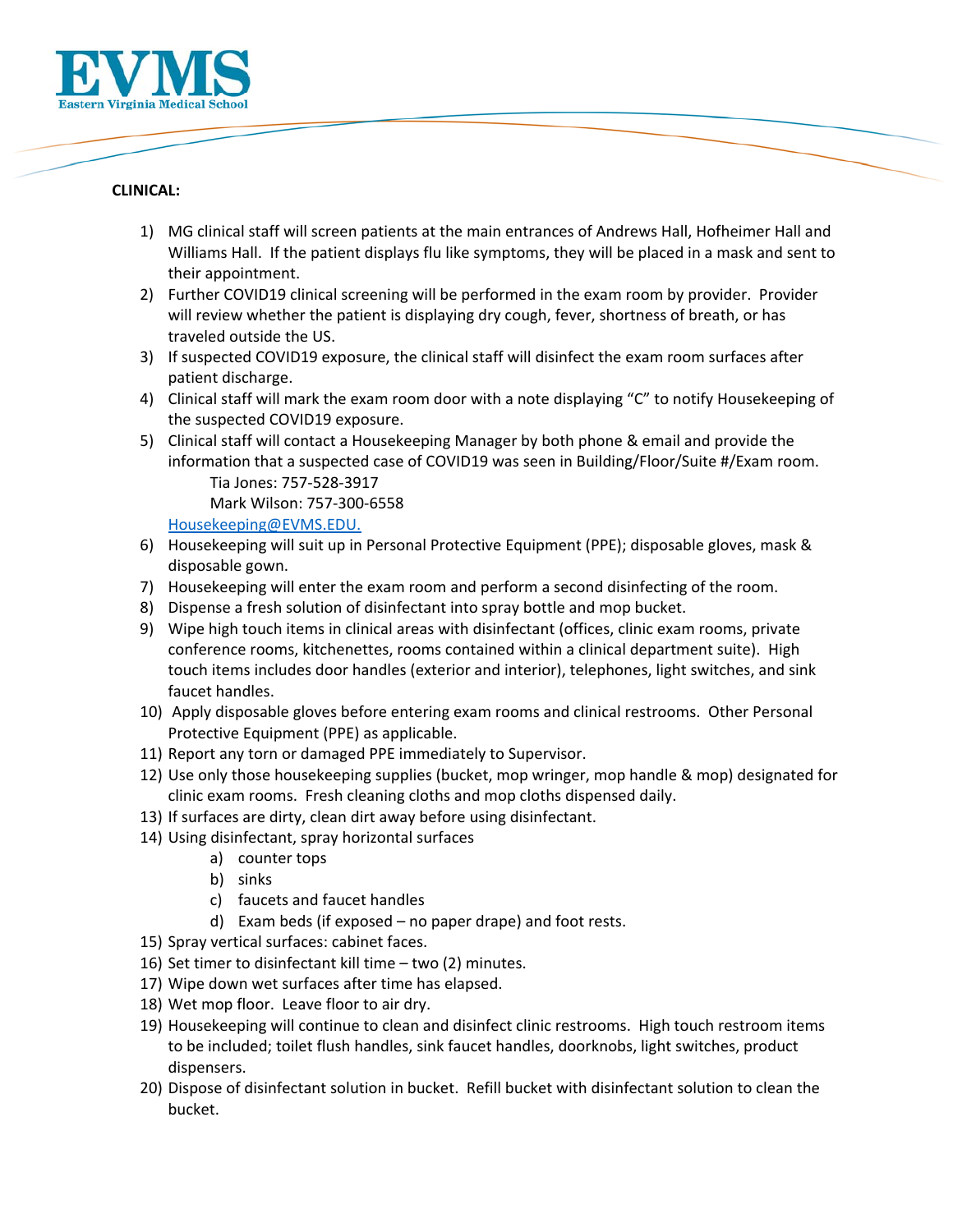

- 21) Set timer to disinfectant kill time two (2) minutes. Pour out disinfectant in bucket after time has elapsed.
- 22) Dispose of gloves in biohazard trash.
- 23) Dispose of regular trash. Biohazard trash will not be touched.
- 24) All PPE will be disposed of in the exam room biohazard trash container after disinfecting and before the housekeeper leaves the exam room.
- 25) Wash hands thoroughly with warm water and soap for twenty (20) seconds.

#### **RESEARCH and CLINICAL RESEARCH:**

**Labs, break areas, restrooms and office research spaces in Lewis Hall 2nd and 3rd floors, Jones Institute 3rd floor, Jones Institute and Lewis Hall 4th floor vivarium entry door handles, Lester Hall, Williams Hall Pediatric Community Health, and HADSI.** 

- 1) High touch surfaces to be cleaned twice daily, early morning and after 5:00 p.m.
- 2) Wipe high touch private research and clinical research areas (offices, private conference rooms, kitchenettes, rooms contained within a clinical department suite). High touch includes door handles (exterior and interior), telephones, sink faucet handles, refrigerator handles, door handles to freezer rooms and handles on the freezers in these area.
- 3) Housekeeping will continue to clean and disinfect research & clinical research restrooms. High touch restroom items to be included; toilet flush handles, sink faucet handles, doorknobs, light switches, product dispensers.

#### **EDUCATION:**

# **Classrooms, conference rooms, auditoriums, Brickell Library study carrels, study rooms and computer rooms.**

- 1) Areas to be cleaned daily to include disinfecting of high touch items; door handles, light switches, telephones, any exposed table and desktops.
- 2) Housekeeping will continue to clean and disinfect educational area restrooms. High touch restroom items to be included; toilet flush handles, sink faucet handles, doorknobs, light switches, product dispensers.
- 3) Wipe high touch education areas (offices, private conference rooms, kitchenettes, rooms contained within a clinical department suite). High touch includes door handles (exterior and interior), telephones, sink faucet handles, refrigerator handles, door handles to freezer rooms and handles on the freezers in these area.
- 4) Housekeeping management will review classroom schedules daily to determine classroom availability.
- 5) Housekeeping can only enter classrooms between classes during business hours. If no time scheduled between classes, Housekeeping will disinfect high touch items in these rooms once per day.